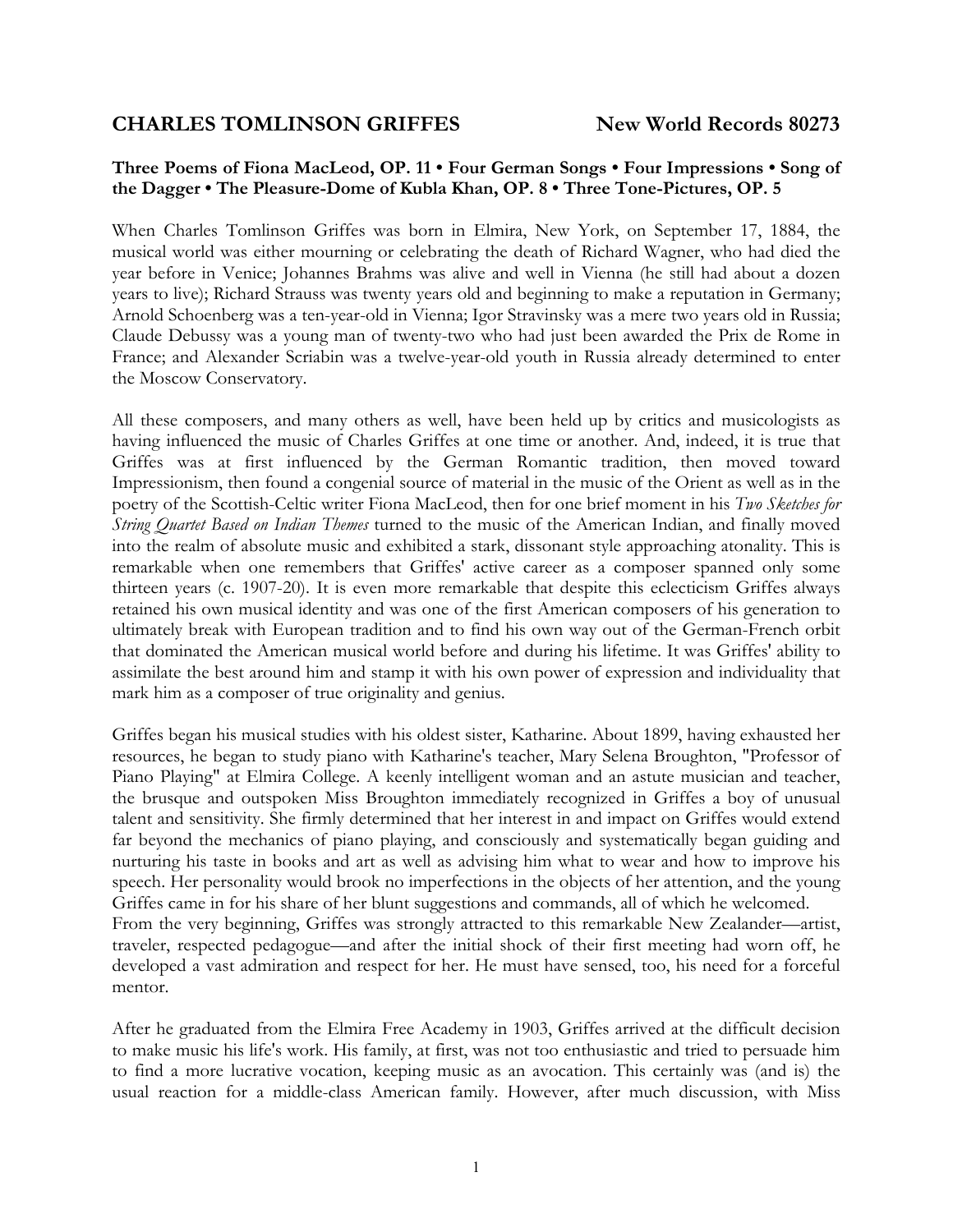Broughton supporting the idea of Griffes' musical career (she would give him not only verbal support but financial support as well), it was decided that young Charles should be sent to Germany to study.

On May 21, 1903, Griffes presented a farewell concert in the Elmira College Chapel in an effort to raise money to "provide . . . passage to Europe and return" (*Elmira Daily Gazette and Free Press*, May 22, 1903). The concert featured first performances of two of Griffes' songs, *Si mes vers avaient des ailes* and *Sur ma lyre l'autre fois*, plus several solos by Griffes as pianist.

Finally, on August 13, 1903, Charles Tomlinson Griffes, just a month short of his nineteenth birthday, boarded the ocean liner Grosser Kurfürst in New York City for a journey that would carry him ultimately to Berlin, where he would study until 1907.

He was not much different from countless other American music students who flocked to Germany to study. Most Americans still regarded Germany as the musical Mecca. Here they gorged themselves on the incredibly rich and varied cultural atmosphere. Most of these young musicians emerged from their studies forever bound to Germany's musical philosophy and speech. Griffes would not escape this influence, and when he returned to the United States after his four years in Berlin he, too, was speaking the German musical language. What is surprising is that he was speaking it so fluently.

Berlin in 1903 was one of Europe's largest cities and one of the greatest music centers in the world. Its musical life was dominated by Richard Strauss; it boasted several great music conservatories and two of the great opera houses of Europe, the Berlin State Opera and the Municipal Opera. Griffes enrolled at the Stern'sches Konservatorium der Musik, then directed by Gustav Holländer. While in Berlin he studied piano with Ernst Jedliczka and, later, Gottfried Galston; composition with Philippe Rufer and Engelbert Humperdinck, and theory and counterpoint with Max Loewengard and Wilhelm Klatte.

Almost two hundred letters written by Griffes during the four Berlin years are extant. The majority of these are part of the Griffes Collection in the Music Division of the New York Public Library at Lincoln Center (henceforth NN:MU). A smaller number is housed in the Elmira College Library. Elmira, New York (henceforth ECL). Since Griffes' four years of study in Berlin stand at the forefront of his career, it seems appropriate to intersperse quotations from some of his letters here. When Griffes set out for Berlin, his major objective was to prepare himself for a career as a pianist. However, he had already reached an age when most concert performers are veterans. Griffes had not appeared as a concert pianist more than a half-dozen times, and then only before friendly hometown Elmira audiences. What confidence he may have gained from his pianistic exploits in Elmira was soon shaken when he found himself confronted by the swarms of pianists who seemed to be overrunning Berlin:

(September 9, 1903, to Clara Griffes (the composer's mother) (NN:MU)] It is rather discouraging at first to find so many pupils in the Conservatory who can play just as well and lots better than you can.

Nonetheless, the brief but thorough musical training Griffes had received from Miss Broughton and his own talent and drive came to his aid, and at the end of his first year at the conservatory Griffes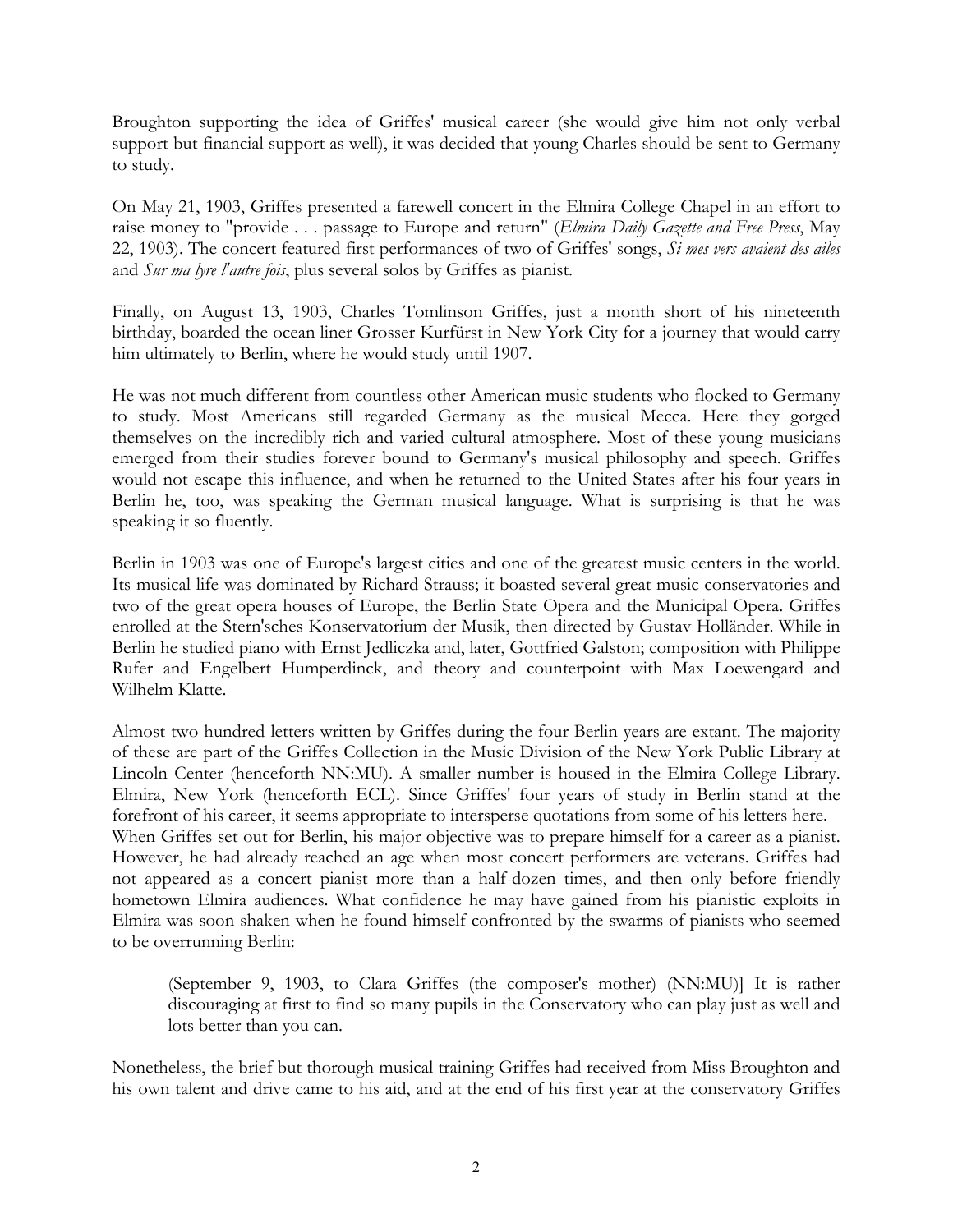was chosen to appear as piano soloist in one of the final concerts of the season to be held in the Beethoven-Saal. For a first-year student, this was an almost unprecedented honor:

[June 13, 1905, to Clara Griffes (NN:MU)] I have been so excited since yesterday that I don't know what to do, for I just learned yesterday A.M. that I am to play  $\dots$  at one of the closing concerts of the Conservatory. . . . I should feel very much flattered for. . . one must be generally especially talented to play the first year.

Griffes was the only American among the eleven young artists appearing on the concert. He played Beethoven's Thirty-two Variations in C minor, and both he and Miss Broughton, who was in Germany for her summer holiday, were reasonably satisfied with his performance.

The young Griffes developed cordial relationships with several people who shared his enthusiasm for music and art. Among his favorites were the three Shoobert women and a "non-pensionnaire," a young German, Emil Joèl (called "Konrad Wölcke" in Maisel's biography of Griffes).

Ethel Shoobert and two of her daughters, Lillian ("Babe") and Fanny, had traveled from San Francisco to Berlin so that Babe could study violin and Fanny could study piano. When they first arrived in Berlin. they took rooms at the pension where Griffes was living. The friendship that developed between the Shoobert girls and Griffes was delightful and relaxed and would last throughout their lives.

Griffes found in the twenty-eight-year-old Emil Joèl, a student at the Technische Hochschule in Berlin, someone whose musical opinions he could value and respect; who could advise him on matters concerning everyday German life; and, most important, upon whom he could depend for artistic encouragement. Emil eagerly discharged this role and offered his advice on every conceivable matter that concerned Griffes. Although (or perhaps because) he was not a trained professional musician Emil was highly opinionated on all musical questions. His pronouncements and opinions, although remarkably valid at times, were often overrated and often accepted without question by the younger man. The friendship flourished, and Emil's hand could be detected in practically everything Griffes did from then on.

Influenced by discussions with Emil, by his own awareness of the innumerable difficulties and sacrifices required for a career as a concert performer, and by his growing interest in composition, Griffes gradually began to realize that his future as a musician lay in composition and not in performance.

For Griffes the four years in Germany passed "frightfully quickly." Events and people—including teachers—seemed to rush by, and always the student worked earnestly on. Ernst Jedliczka died in August 1904, and Griffes began to take private piano lessons with Gottfried Galston, a young Leschetizky pupil. Max Loewengard left Berlin, and Griffes continued his studies in theory and fugue with Professor Wilhelm Klatte, who was also a music critic on a Berlin paper. In late 1905, at the urging of Emil and against the advice of Miss Broughton, Griffes left the conservatory because he felt he would profit as much, if not more, from private lessons:

[September 4, 1905, to Clara Griffes (NN:MU)] Miss Broughton seems to think that it would be better to be in the Conservatory but I feel that I have had enough of the Conservatory. I think you get twice as much from private lessons and you don't miss lessons all the time that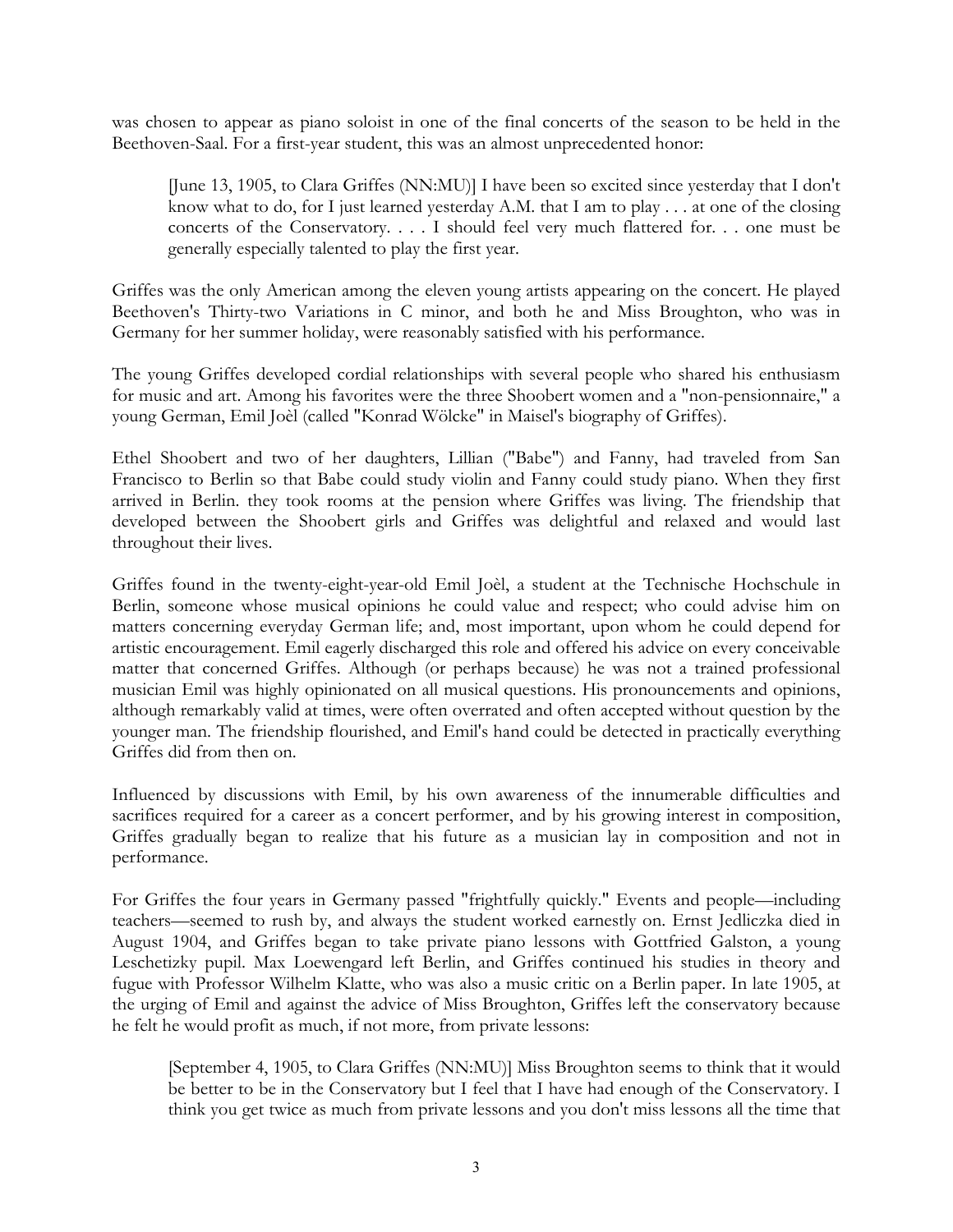you have paid for . . . . About composition I don't know yet. For this last year I need someone more modern [than Rufer] and who will give me more incentive.

The "someone more modern" turned out to be Engelbert Humperdinck, then one of the most famous and respected composers in Europe. As early as January 1, 1905, Griffes tentatively mentioned to Miss Broughton the possibility of studying with Humperdinck:

[ECL] [Joèl] has another project for my composition, and that is that I try to get with Humperdinck, the composer of "Hansel and Gretel." Humperdinck takes pupils only upon recommendation, but Herr Joèl seems to think it might he accomplished, tho' I don't exactly see how myself.

The possibility became a reality and on October 27, 1905, Griffes had his first lesson.

[October 30, 1905, to Clara Griffes (NN MU)] I took my first lesson at Humperdinck's last Friday. He is very friendly and seems extremely nice personally.

Griffes actually had fewer than a dozen lessons from Humperdinck, ending in April 1906. The last mention of lessons with him was November 25, 1906:

[To Clara Griffes (NN:MU)] I finally had an answer from Humperdinck that he was extremely busy now and didn't feel able to spare me the time for lessons. I really can't blame him, as I think he is writing a new opera . . . . Emil thinks I might work for a while alone, and at present I am doing that of course.

Griffes did, in fact, continue his composition work alone for the remainder of his stay in Germany. Griffes' father died on November 10, 1905, but the family decided that Charles should remain in Germany. He did return briefly in 1906, arriving in Elmira the end of June and returning to Berlin the end of August. Griffes final months in Berlin passed swiftly in a typical frenzy of activity: he worked on composition almost every day; kept up his intensive study piano with Galston; appeared in public a few times as an accompanist and soloist in programs that Emil arranged for him; gave piano and harmony lessons to from two to six students who had been sent his way by various friends; and kept up his usual attendance at concerts and other events.

Then, that which Griffes so dreaded and that which he had tried so hard to postpone was at handthe day of his departure from Berlin. His sadness and frustration at leaving were not all prompted by his knowledge that this would be the end of his formal studies. What Griffes hated to give up was the sense of being accepted as a talented young musician without having to apologize for or to explain his profession. And, of course, there were his friends, particularly Emil. Griffes knew that when he left Berlin he would be leaving behind forever a valued friendship that had been a source of inspiration and happiness. Griffes was going to an uncertain future in America, to new responsibilities and new unknowns, and it is not surprising that he looked wistfully back on those wonderful, exciting years in Germany.

When Griffes returned to the United States in 1907 he became Director of Music at the Hackley School in Tarrytown, New York, a position he retained until his death in 1920. If there were disadvantages to his job at Hackley-such as trying to teach bored and boring rich boys how to play the piano, and having to play the organ for Sunday chapel services-there were advantages as well,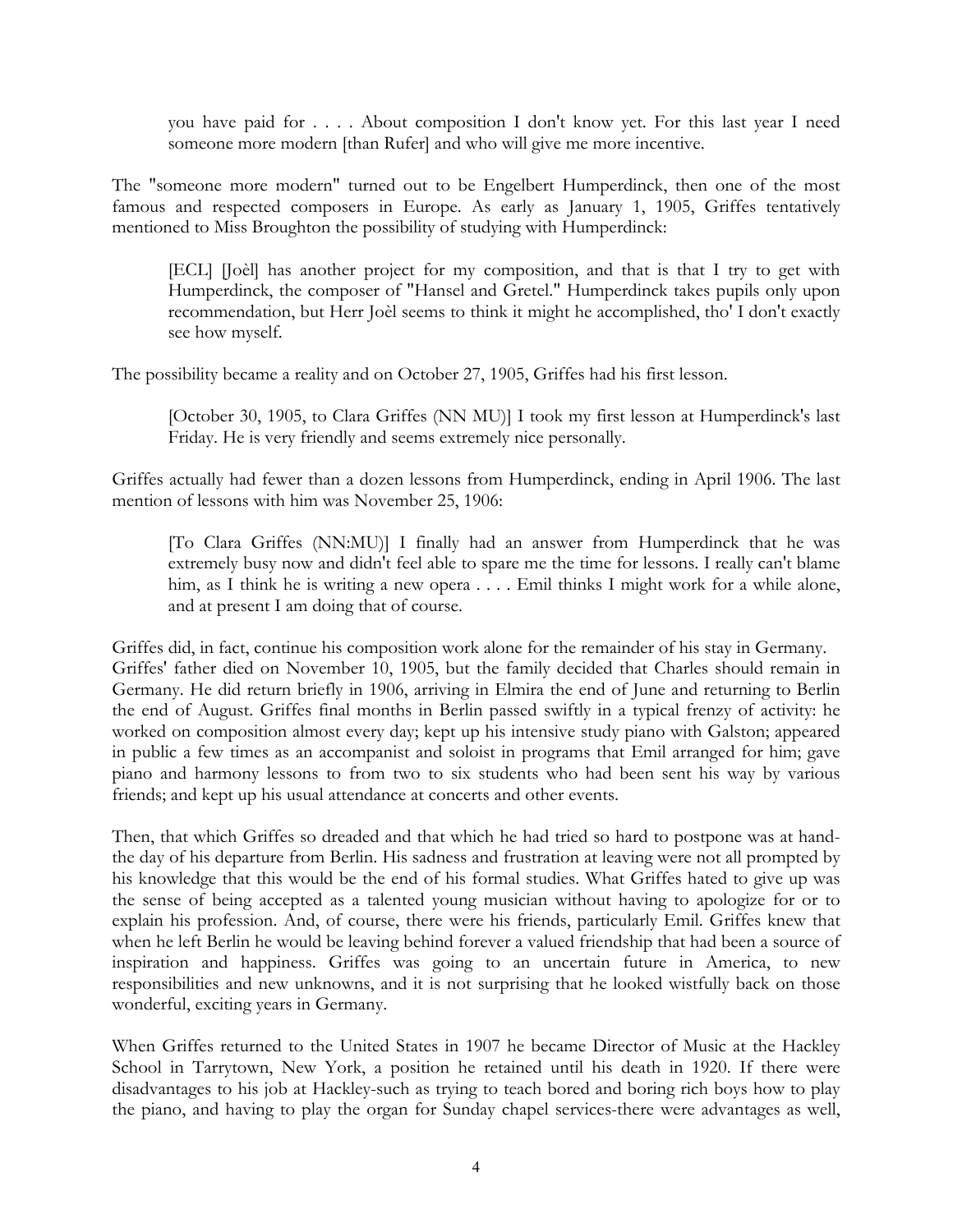such as talented and interesting students like Blaine Stevens and Arlo Garnsey, colleagues like Hugo Schmidt and Frank Bogues with whom he could discuss music and literature, the proximity of Hackley to New York, and the financial security, however modest, the job offered.

Griffes spent most of his free time during the school year composing and most of his summers and vacations in New York composing and promoting his music. He hoped eventually to have his own studio in New York, a dream that was never to materialize.

On his numerous trips to New York Griffes attended, as he had in Berlin, myriad concert, ballet, opera, and theater performances. His mind was always open to new experiences and he was ever assimilating new ideas. Griffes' interests were wide and varied. He was a talented painter and produced delicately conceived etchings, drawings, and watercolors. He was interested in photography as well. From his earliest youth, Griffes showed an intense sensitivity to color, a trait that remained with him as a composer. And throughout his life he was fascinated by the theater and by the excitement of a circus or a parade.

Griffes had the gift of establishing close and lasting friendships but because of an innate shyness and modesty he often seemed aloof to those who knew him only casually. Those who knew him well remarked on his delightful sense of humor, which seemed to perfectly balance the more serious aspects of his personality.

Griffes' first published works (G. Schirmer, Inc.) were five German songs, possibly written while he was a student in Germany. They appeared in 1909 and were followed by several other works during Griffes' lifetime. A few additional compositions were issued shortly after his death. Since 1941 there has been a trickle of Griffes works from Schirmer. and in 1967 C. F. Peters Corp. began publishing several important works for voice and piano and for piano solo. There is a substantial discography of Griffes works, most of which, unfortunately, are out of print. (There is a complete list of finished works, published works, and recorded works in Anderson, *Charles Tomlinson Griffes: An Annotated Bibliography-Discography*.)

The works Griffes wrote while a student in Berlin and those written in the years immediately following his return to the United States are strongly influenced by German Romanticism. The three songs on this recording, "An den Wind," "Meeres Stille," and "Am Kreuzweg wird begraben," show that influence. *The Symphonische Phantasie* (1907) and the newly discovered Overture (1905?) for orchestra also exemplify Griffes' early interest in German Romanticism.

Beginning around 1911 Griffes abandoned the German style and began experimenting with Impressionistic techniques. The works from this period, until around 1917, are generally highly colored, descriptive and pictorial, free in form, and employ whole-tone scales, ostinato fugues, parallelism, and other such Impressionistic devices. During this period Griffes composed the *Four Impressions* and the original piano version of *Three Tone-Pictures*, Op. 5, and what proved to be one of his most popular and enduring compositions, *The White Peacock*, from *Roman Sketches*, Op. 7, for piano. All his published piano pieces from this period, *Three Tone-Pictures*, Op. 5, *Fantasy Pieces*, Op. 6, and *Roman Sketches*. employ descriptive titles and poetic or prose texts. However, more often than not the texts and titles were chosen *after* the completion of the composition. Griffes' *Tone Images*, Op. 3, *Two Rondels*, Op. 4, and *Three Poems*, Op. 9, were also written during this period. The *Three Poems*, written in 1916 but not published until 1918, are the least Impressionistic of the works mentioned. They are tonally obscure, extremely dissonant, and stylistically experimental.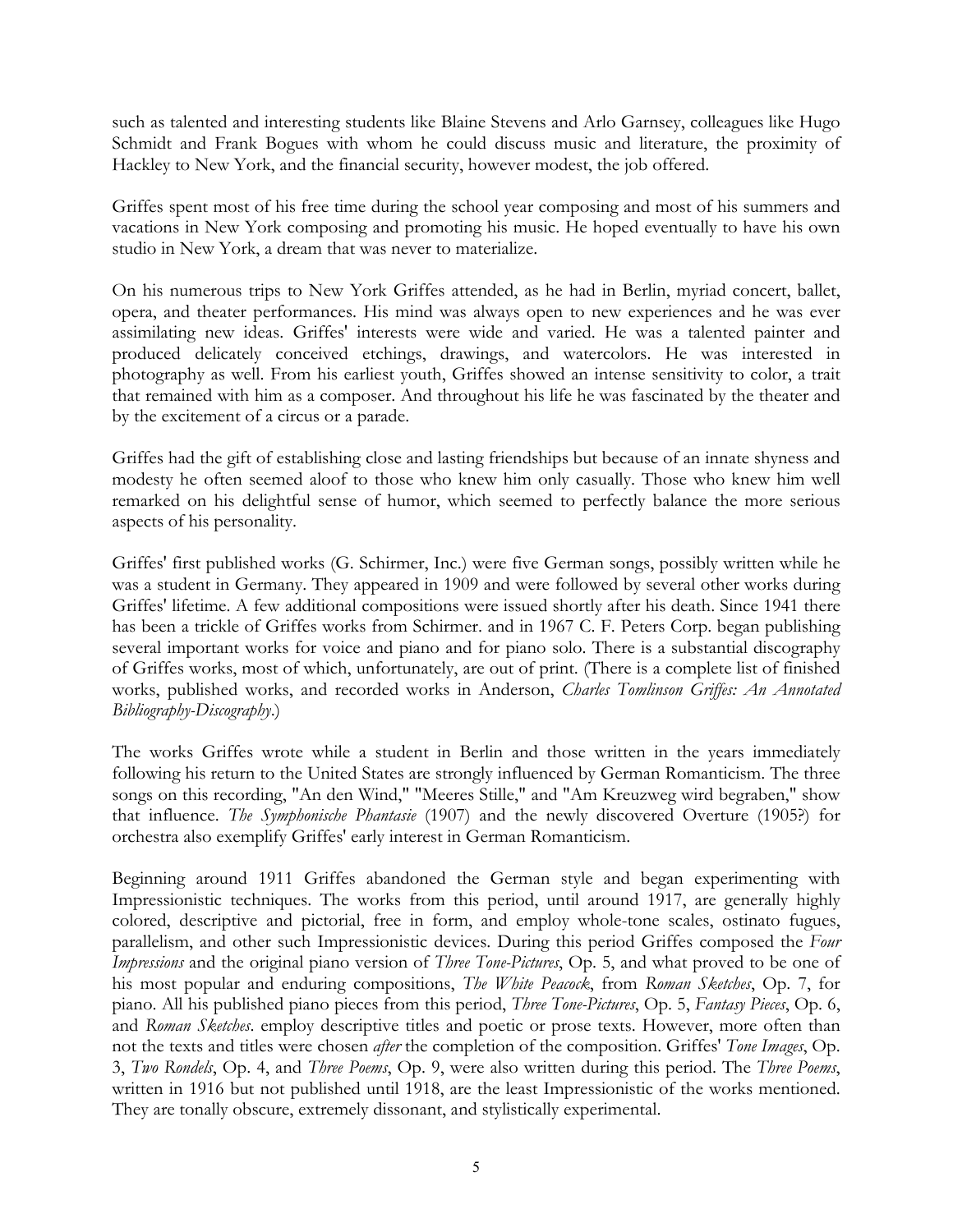On February 23, 1916, the English pianist Winifred Christie played the first performance of Griffes' *The White Peacock* at the Punch and Judy Theatre in New York. Although none of the critics singled out the work for specific comment, the performance was a milestone for Griffes. It was the first of a large number of important Griffes premieres presented by major artists in the East, mainly in New York City, that would help establish him as one of the major American composers of the period.

In late 1916 and in 1917 Griffes composed voice-and-piano settings of five Oriental poems, based on five-note and six-note scales. These were published in 1917 by Schirmer as *Five Poems of Ancient China and Japan*, Op. 10. They were the first of Griffes' Oriental works, with the exception of the piano version of *The Pleasure-Dome of Kubla Khan*, which he began in 1912. In the spring of 1916 Griffes became acquainted with Adolf Bolm, founder of the Ballet-Intime and a former member of the Ballets Russes. Through Bolm Griffes met Michio Ito, the Japanese pantomimist and dancer, a member of Bolm's troupe. Ito would later appear in several of Griffes' works. In 1917 Bolm introduced Griffes to the soprano Eva Gauthier, who had recently come to New York after several years in the Orient. (Two articles about Mme. Gauthier may be of interest to the reader: Avery Strakosch, "Lived in a Sultan's Harem," Musical America, February 20, 1915; and Winthrop Tyron, "Mme. Gauthier, An Internationalist of the Music World," The Christian Science Monitor, March 31, 1923.) Mme. Gauthier gave Griffes some Japanese melodies that he used in *Sho-Jo*, a Japanese pantomime in one scene commissioned by Bolm for the Ballet-Intime, completed in July 1917 and first performed in August 1917. In an excellent article entitled, "Folk-Music in the Ballet-Intime" (*The New Music and Church Music Review*, October 1917) Frederick Martens quotes Griffes at length regarding the composer's philosophy about the use of Oriental material in *Sho-Jo*:

It is *developed* Japanese music--I purposely do not use the term "idealized."... Cadman and others have taken American Indian themes and have "idealized" rather than "developed" them in Indian style. . . . My harmonization is all in octaves, fifths, fourths, and secondsconsonant major thirds and sixths are omitted. The orchestration is as Japanese as possible: thin and delicate, and the muted string *points d'orgue* serve as a neutral-tinted background like the empty spaces in a Japanese print.

It isn't surprising to learn that Griffes had been fascinated with the Orient long before he met Eva Gauthier or Michio Ito. Letters he wrote home from Berlin between 1903 and 1907 testify to a lifelong interest in Oriental culture. In addition, the books that Griffes bought for his personal library attest to this interest. For example, in 1912 he purchased Charles George Soulié's *Essai sur la litterature chinoise*; in 1913 Percival Lowell's *The Soul of the Far East* and Lafcadio Hearn's *Chinese Ghost Stories and In Ghostly Japan*; and in 1914 the volumes from which he was to find the texts for the majority of his *Five Poems of Ancient China and Japan*.

The year 1917 saw several significant Griffes premieres. Among these were *The Kairn of Koridwen* (composed 1916), a dance-drama in two scenes scored for eight solo instruments, which the Neighborhood Playhouse presented several times, beginning on February 10. Sylvester Rawling remarked in *The Evening World*, February 12: "Mr. Griffes will bear watching." In August, Adolf Bolm's Ballet-Intime performed Sho-Jo in Atlantic City, New Jersey, then in Washington, D.C., and on August 20 opened in New York. On November 1, Eva Gauthier, with Griffes at the piano, gave the first performance of *Five Poems of Ancient China and Japan* in Aeolian Hall in New York. Mme. Gauthier also sang the premieres of Igor Stravinsky's *Trois Poesies de la Lyrique Japonaise* on the same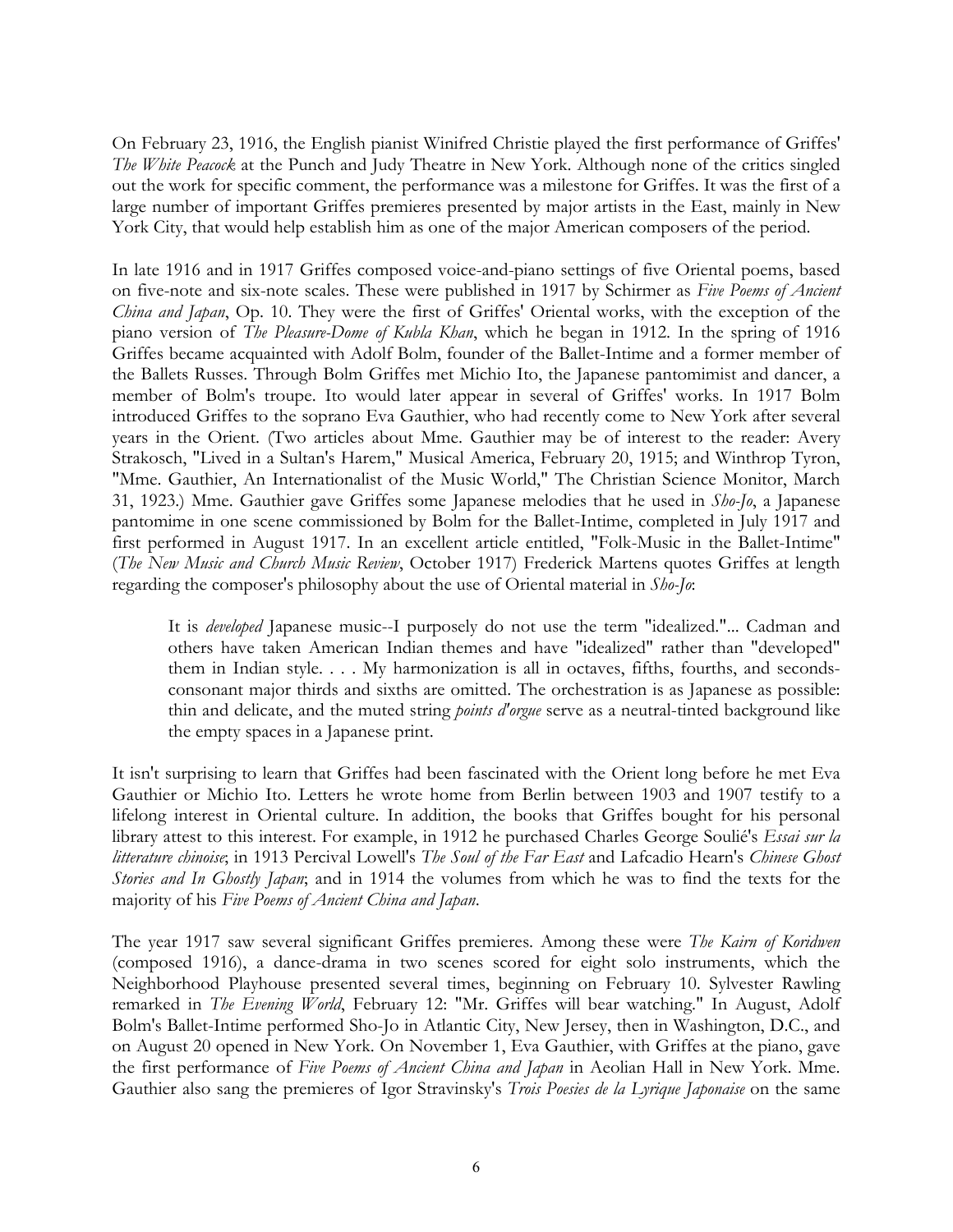program. From this time forth Griffes' name will appear more and more frequently in the major newspapers and music periodicals of New York.

The Piano Sonata, dated December 1917-January 1918, is one of Griffes greatest works. It marks a complete break from the style and approach of his earlier works and puzzled some of the critics at first:

[*Musical America*, March 9, 1918] The sonata, after ten minutes of wandering . . . ends without any disclosure of beauty or tangible invention.

[*The Musical Leader*, March 7, 1918] The sonata ... breaks completely away from convention and belongs frankly to a field of endeavor that must be called experimental.

The Sonata is uncompromisingly dissonant and, unlike the majority of Griffes earlier piano compositions, has no poetic program and no descriptive title. In addition, unlike the earlier works for piano, which were generally cast in one-movement free forms, the Sonata is in three movements (connected), the outer two in recognizable sonata structure. The Sonata is absolute music of great power and dramatic intensity. The existence of a large number of manuscript sketches indicates that Griffes worked a great deal on the piece before he arrived at the version that was published posthumously in 1921. Griffes himself premiered the work on February 26, 1918, at "An Evening of Compositions by Charles T. Griffes," sponsored by the MacDowell Club of New York. The version he played that evening was probably not the final version.

During this same period, in 1918, Griffes also composed his *Three Poems of Fiona MacLeod*, Op. 11, in the two versions: for voice and piano and voice and orchestra (the latter is included on this recording). Their style distinctly resembles that of the Sonata. The premiere of the voice-and-piano version of Opus 11 took place on March 22, 1919, in Aeolian Hall. The soloist was soprano Vera Janacopulos with Griffes at the piano. (Miss Janacopulos also sang the premiere of Serge Prokofiev's "The Sun Filled Room," "Sunshine Has Departed," and "The King with the Grey Eyes." Prokofiev accompanied her for his group.) Two days later, on March 24, soprano Marcia van Dresser and the Philadelphia Orchestra, Thaddeus Rich conducting, presented the premiere of the voice-andorchestra version of Griffes' Opus 11.

On April 2, 1919, the Modern Music Society of New York sponsored a concert of "Compositions by Charles T. Griffes." This was the second major concert in New York devoted solely to Griffes' music (the first was the MacDowell Club). It included the first performance of an early version of Griffes' *Two Sketches for String Quartet Based on Indian Themes*, played by the Flonzaley Quartet. (The program listed it as "Two Pieces for String Quartet.") Griffes now found himself looked upon as a "manifestation of a school of American composition with the courage of its convictions, sincere and of high ideals" (*The Musical Leader*, April 10, 1919). Griffes' *Two Sketches for String Quartet Based on Indian Themes* (final version composed 1918 [i] and 1919? [II], published posthumously in 1922) is the only composition in which Griffes utilized native American melodies.

Griffes was a friend of Arthur Farwell, who had founded the Wa-Wan Press in 1901 in order to "launch a progressive movement for American music, including a definite acceptance of Dvorák's challenge to go after our folk music." Farwell had a deep interest in American Indian music but found it difficult to obtain a publisher who shared that interest. Moreover, he felt that the American composer had no status in his own country. The aim of the Wa-Wan Press was "to render available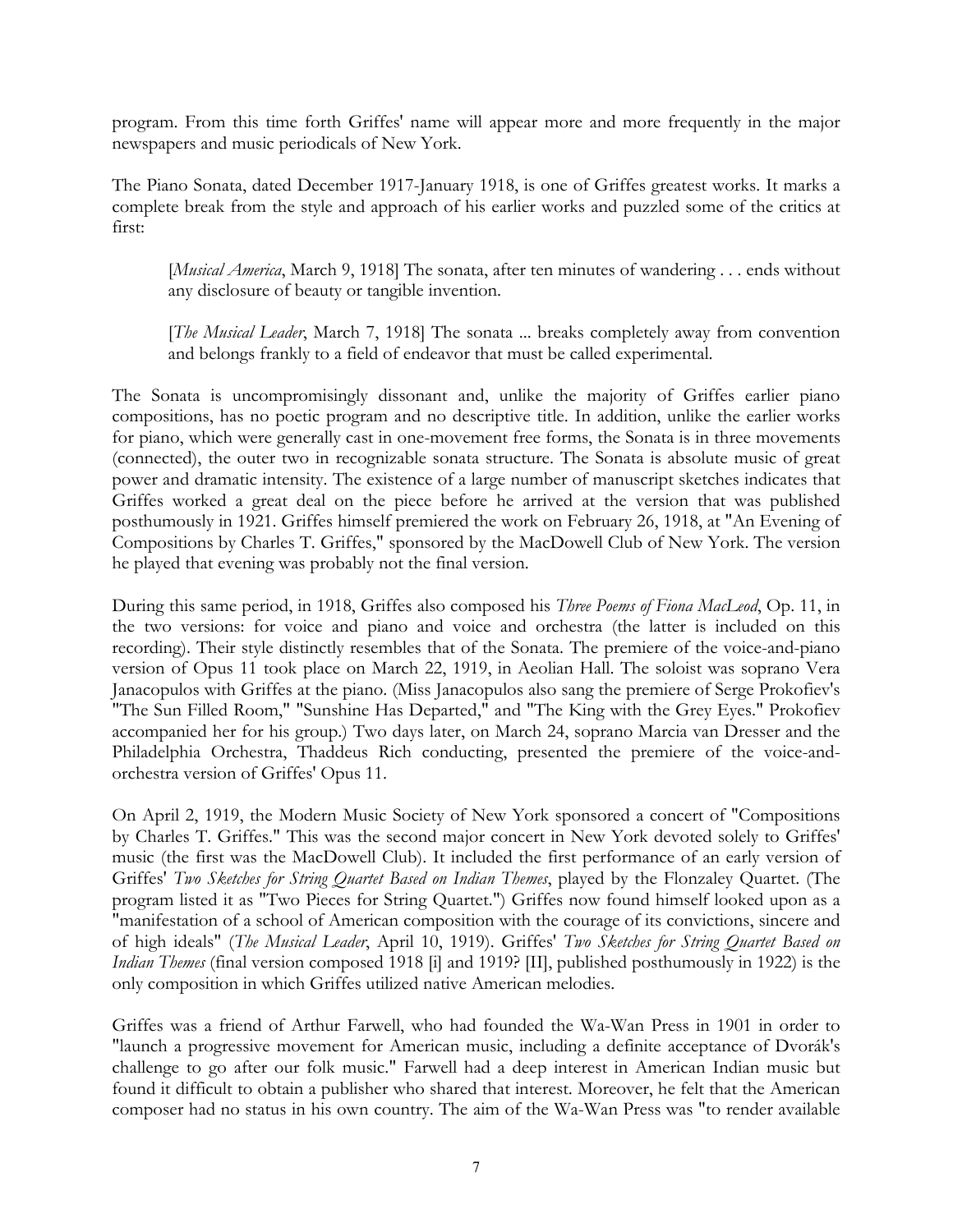hitherto unpublished compositions of the highest order, which because of circumstances which the art-life of America is rapidly outgrowing, have heretofore been denied the daylight of press." Farwell's press struggled on valiantly for about ten years. (A reprint edition, with a critical essay by Gilbert Chase, is now available from Arno Press.) Farwell was active in New York from 1909 to 1917 and that is how Griffes became acquainted with him. Farwell encouraged and befriended Griffes but didn't try to influence him as a composer.

The year 1919 continued for Griffes with premieres of great importance. On November 16, 1919, Georges Barre, flutist, and the New York Symphony Society Orchestra, Walter Damrosch conducting, performed the *Poem for Flute and Orchestra* in Aeolian Hall, to great audience and critical acclaim. The peak of Griffes' popular success came immediately following the Boston Symphony's performance of *The Pleasure-Dome of Kubla Khan*, Pierre Monteux conducting, in Boston on November 28 and 29, 1919, and in New York's Carnegie Hall on December 4 and 6, 1919. Every major newspaper in Boston and New York sang the praises of "that rare bird, an American composer with imagination" (*New York Tribune*, December 5, 1919). On December 19, 1919, the Philadelphia Orchestra, Leopold Stokowski conducting, played four of Griffes' compositions at the Academy of Music in Philadelphia. The concert included Griffes' orchestral arrangements of three of his most popular piano compositions--*Bacchanale* (the Scherzo from *Fantasy Pieces*), *The White Peacock*, and *Clouds* (Op. 7, No.4)-and a *Notturno für Orchester* (written in 1918 or earlier). Griffes was too ill to attend the Philadelphia concert, although he had been in Boston and New York for the *Kubla* performances. He did, however, provide descriptions for each of the four compositions for the *Philadelphia Orchestra Notes*, as he had also done for *Kubla.*

Griffes' last completed compositions, *Three Preludes for piano*, were written during that busy year of 1919, a year that saw Griffes gradually become more and more debilitated from empyema, which would kill him on April 8, 1920. The Preludes mark yet another expression of Griffes' individuality. Absolute music, with no imagery intended, like the Sonata, the Three Preludes display an economy of means not found in any other of Griffes' piano works.

Griffes' tragic early death-he was just thirty-five-brought forth many tributes to the composer and to his music. It also gave birth to at least two legends that, despite refutation in reliable sources, have persisted to this day:

[*The Musical Leader*, April 15, 1920] After a long hard battle the King of Shadows struck down one of the most brilliant leaders of the young American school of composers, Charles Tomlinson Griffes. The story of his last days reads like a romance, for suddenly his name was on the lips of all music lovers in East and West... . Following these successes [the premieres of 1919] he received during those early days of his illness enough requests from different sources for ballets, operas and works of every sort to have kept him busy for several years to come.

This is obviously an exaggeration. At the time of his death Griffes was fulfilling a commission for the Neighborhood Playhouse-a festival drama, *Salut au Monde*, based on texts of Walt Whitman. The score was completed by Edmond Rickett and the festival first performed on April 2, 1922.

Does Griffes's Sad Experience Await Others? Frances Nash Points Out False Pathos in Public's Attitude Toward the Late Gifted Composer-How the Need of Bread Blighted His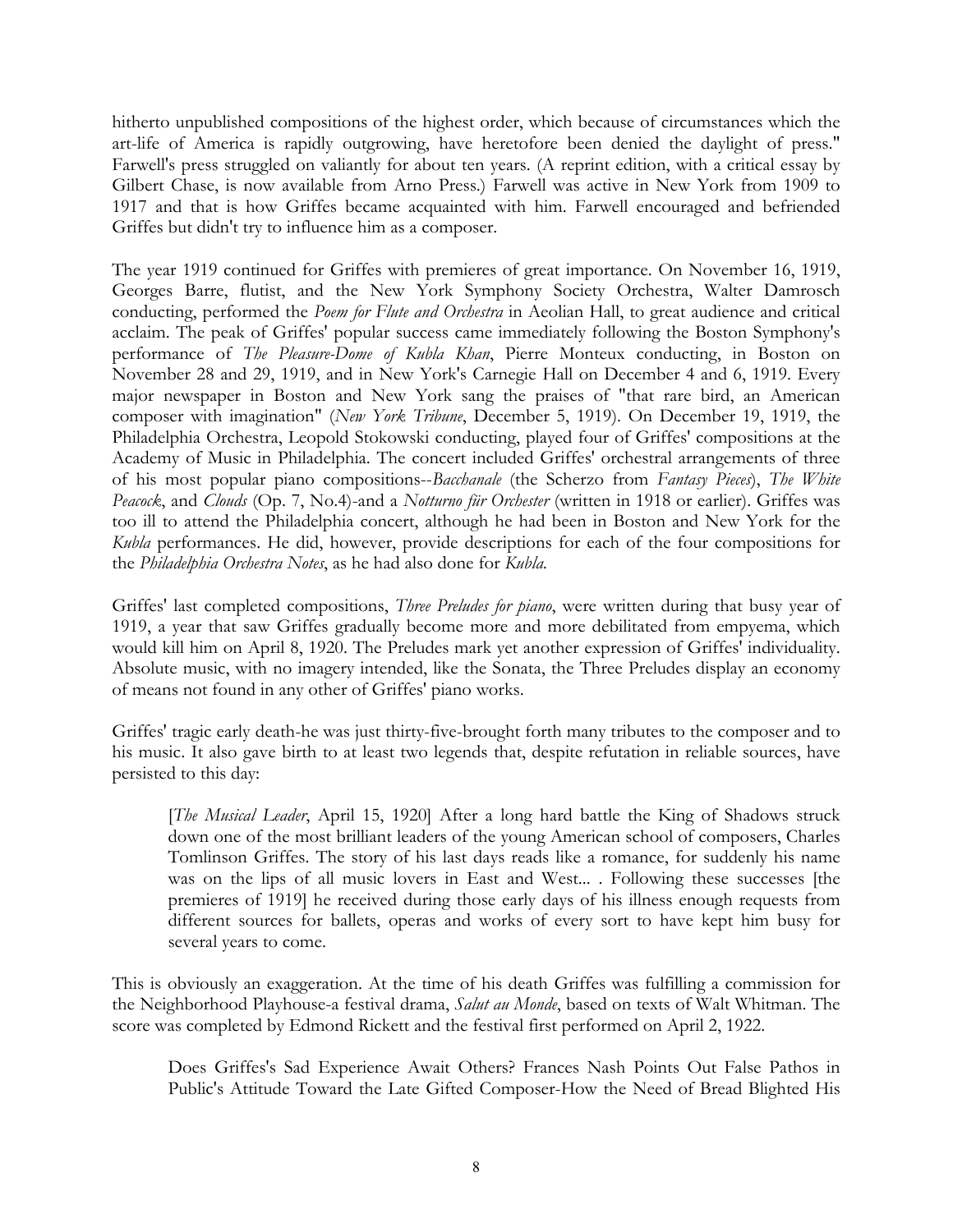Work-The Part of the Executive Artist in Preparing the Way for American Creative Art. [Title of an interview with Frances Nash in *Musical America*, January 15, 1921.]

Griffes as a young American composer certainly did have to struggle for recognition and acceptance. I think, however, that the evidence clearly indicates Griffes was beginning to win the battle. That, of course, did not make the battle any less overwhelming or the many disappointments any less heartbreaking. But the impression fostered in this and other articles that Griffes died in near poverty, of overwork and neglect, is simply not true.

On November 4, 1920, a memorial concert was presented at the MacDowell Club. Griffes works for piano, voice, flute, and string quartet were performed. The program was supposed to have concluded with Margit Leeras dancing to *The White Peacock*, accompanied by Griffes' Duo-Art recording of the piece. Miss Leeras was ill, and the program closed only with the Griffes' recording. It must have been a poignant moment.

In December 1920, the Griffes Group-consisting of mezzo-soprano Edna Thomas, pianist Olga Steeb, and violinist Sascha Jacobinoff-was formed "in perpetuation not only of the music of Charles T. Griffes but of his essentially American aims and ideals." The Griffes Group always included at least one composition by Griffes in each of its concerts.

Among the many expressions of sympathy extended to Griffes' mother was the following:

In the recent death of Charles T. Griffes one of the most gifted of contemporary American composers, the music of America suffers a great loss. We who keenly feel this loss wish to express our sorrow while offering to the memory of the man and the composer this tribute of admiration and respect.

Among the signers were Georges Barrère, Harold Bauer, Marion Bauer, Adolf Bolm, John Alden Carpenter, Frank Damrosch, the members of the Flonzaley Quartet, Rudolph Ganz, Percy Grainger, Eva Gauthier, Pierre Monteux, Serge Prokofiev, and Leopold Stokowski.

Immediately following Griffes' death it seemed as though there were performances of his music everywhere. In addition, Schirmer's issued several more of his compositions. That activity gradually subsided, but over the last fifty years his music has gained a small but significant position in the orchestral and solo repertoire as well as in the teaching studio.

Charles T. Griffes searched incessantly for a musical language that would best express his own artistic personality. He was a self-made artist who was never decisively shaped or permanently influenced by any one person or any single prevailing musical style. He was inspired and guided, of course, but never artistically dominated. It can be said of Griffes that his artistic credo was always uniquely his own-the product of an uncommon mind and a noble spirit. —Donna K. Anderson

## "An den Wind,"...

Griffes did not date the manuscripts of "An den Wind" Lenau), "Meeres Stille" (Goethe), "Am Kreuzweg wird hegraben" (Heine; all published by C. F. Peters Corp.), and "Auf geheimem Waldespfade" (Lenau; published by G. Schirmer, Inc.). However, there is no doubt that they were composed either while Griffes was studying in Berlin (1903-07) or during the first few years after his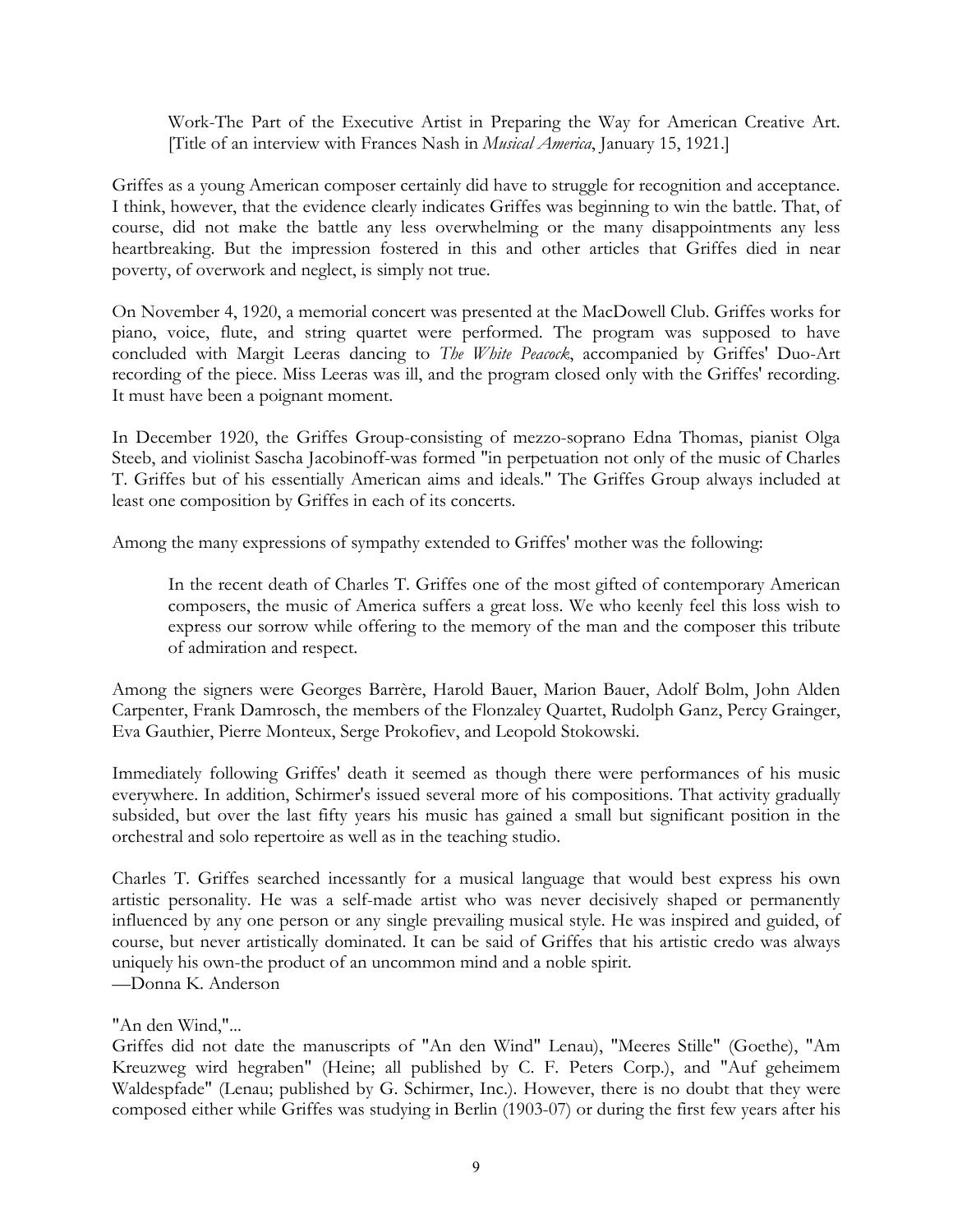return to the United States in 1907. As far as I have been able to determine, Griffes last song with a German text dates from 1912 ("Nachtlied," Geibel; unpublished). "Auf geheimem Waldespfade" was published in 1909, so it naturally dates before 1909. The other three songs, not published until 1970, most likely date from c. 1903-1911/12.

There is certainly no question that the four songs clearly reflect the German influence on the young Griffes music, an influence that disappeared around 1911 or 1912. Although they are harmonically conservative and are derivative of earlier lieder traditions, these songs hear witness to Griffes extraordinary sensitivity to text, his skill in conveying mood and atmosphere without resorting to musical clichés, an uncommon melodic gift, his ability to create appropriate and effective piano accompaniments, and an exquisite and refined workmanship-all of which Griffes developed to perfection in his later works.

An den Wind Ich wandre fort in's ferne Land; Noch einmal blickt' ich um, bewegt, Und sah wie sie den Mund geregt, Und wie gewinket ihre Hand.

Wohl rief sie noch ein freundlich Wort Mir nach auf meinem trüben Gang, Doch hört' ich nicht den liebsten Klang, Weil ihn der Wind getragen fort.

Dass ich mein Glück verlassen muss, Du rauher kalter Windeshauch. Ist's nicht genug, dass du mir auch Entreissest ihren letzten Gruss?

To the Wind I wandered forth to distant lands; In sorrow I looked back again, And saw the movement of her mouth, And saw her waving with her hand.

She may have called a friendly word To guide me on my gloomy way, Yet no beloved sound I heard, The wind had carried it away.

That I must lose my happiness Is enough you cold, cruel winter-wind. But must you also snatch away, O wind, Her farewell to me?

Am Kreuzweg wird begraben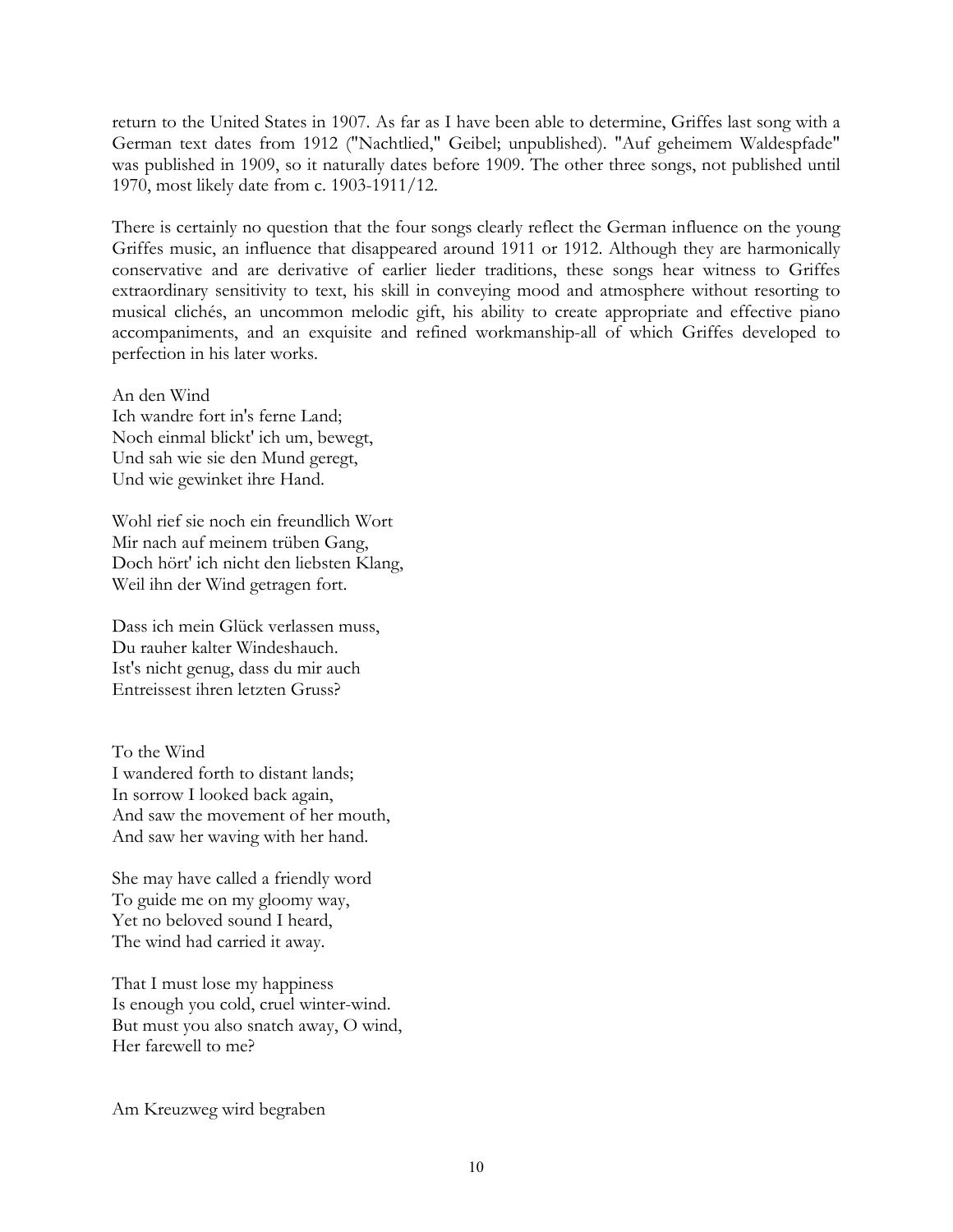Am Kreuzweg wird begraben Wer selber sich brachte um; Da wächst eine blaue Blume, Die Armesünderblum'.

Am Kreuzweg stand ich und seufzte; Die Nacht war kalt und stumm. Im Mondschein bewegte sich bangsam Die Armesünderblum'.

They Buried him at the Crossroads They buried him at the crossroads, Whose own hand wrought his doom. There grows on his grave a blue flower, The Poor-Sinner's Bloom.

I stood at the crossroads and sighed; The night was cold and still. And gently stirred in the moonlight The Poor-Sinner's Bloom.

Meeres Stille Tiefe Stille herrscht im wasser, Ohne Regung ruht das Meer, Und bekümmert sieht der Schiffer Glatte Fläche ringsumher. Keine Luft von keiner Seite! Todesstille fürchterlich! In der ungeheuren Weite Reget keine Welle sich.

#### Calm Sea

Deepest silence rules the Ocean, Without movement rests the wave. And with anxious eyes the Sailor Sees the waters calm and grave. Not a breath from farthest distance, Deathly still, the mighty deep! In the fathomless wide ocean All the waters seem asleep.

Auf gehimem Waldespfade Auf geheimem Waldespfade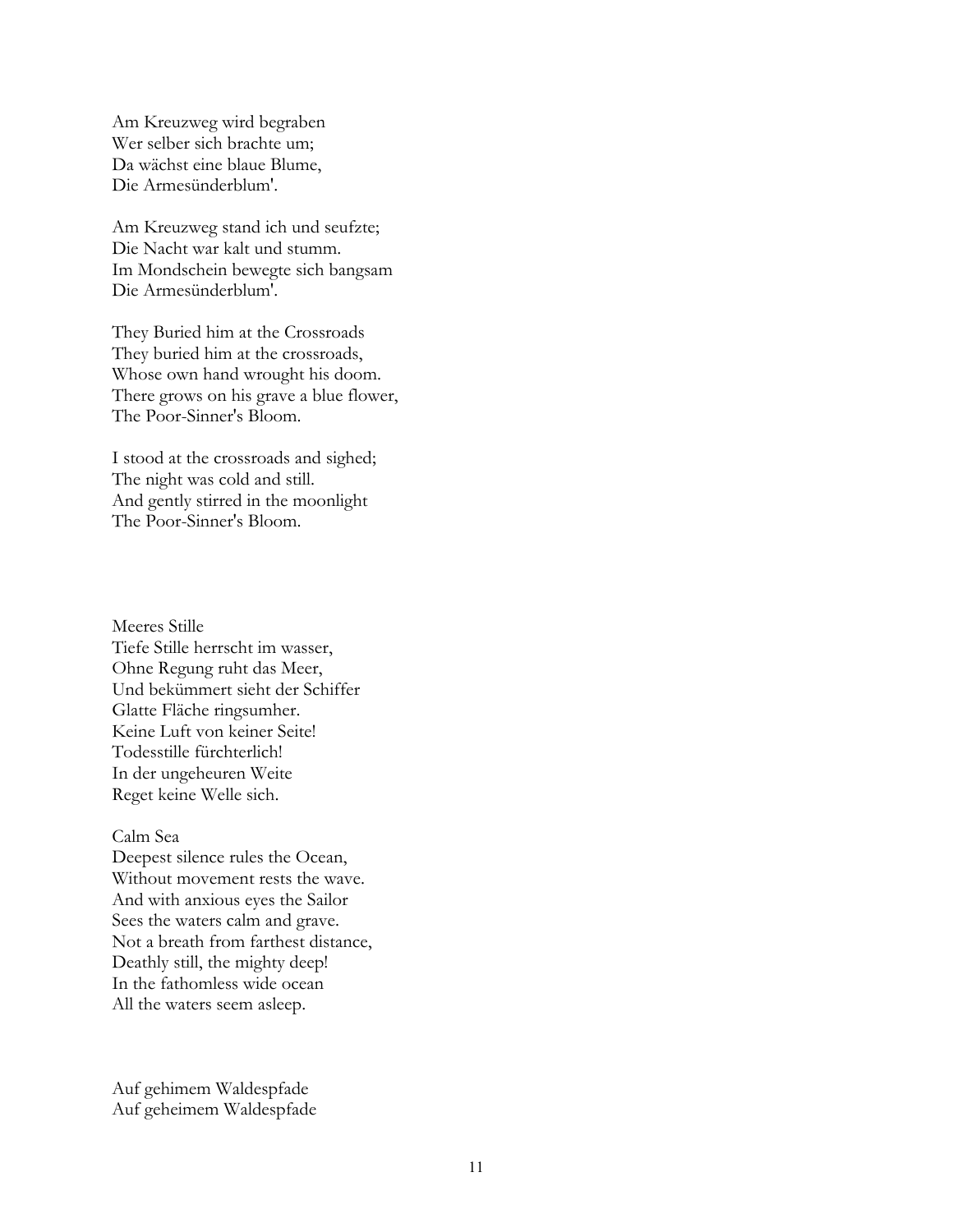Schleich' ich gern im Abendschein An das öde Schilfgestade, Mädchen, und gedenke dein!

Wenn sich dann der Busch verdüstert, Rauscht dos Rohr geheimnissvoll. Und es klaget und es flüstert, Dass ich weinen, weinen soll.

Und ich mein', ich höre wehen Leise deiner Stimme Klang, Und im Weiher untergehen Deinen lieblichen Gesang.

By a Lonely Forest Pathway By a lonely forest pathway I am fain at eve to flee To the dreary rushy beaches, Dearest, there to dream of thee!

And I watch the woods grow darker, Hear the reeds' mysterious sighs, Hear them whisp'ring and complaining, Till my tears, my tears arise.

And I fancy 'tis the accents Of thy voice that round me play, Till the music of thy singing On the water dies away.

### **Four Impressions**

*The Four Impressions* (published by C. F. Peters Corp.) date from Griffes' Impressionistic period: "Le Jardin," 1915; "Impression du matin," 1915; "La Mer," first setting 1917, second setting (unpublished) 1916; and "Le Réveillon," 1914. Oscar Wilde's poetry must have fascinated Griffes, for he set more of Wilde's texts to music than those of any other poet except Heinrich Heine.

The existence of several manuscript sketches for each song in *Four Impressions* indicates that Griffes lavished great attention on them. The first reference in Griffes' diaries to any of the four songs is dated October 29, 1912: "Sketched out . . . La Mer . . . ." In January 1916 Griffes first refers to his "4 Wilde songs" as a group. Griffes felt that they were ready for publication; on January 26, 1916, he wrote:

At 4 met George Harris at Schirmer's and we did my 4 new Wilde songs for [Gustave] White [of Schirmer's editorial staff]. The latter was enthusiastic about them and said he knew the house would publish them.

Griffes was in for a disappointment, however, and on March 4,1916, he noted in his diary: "Schirmers are returning the Wilde songs for the present."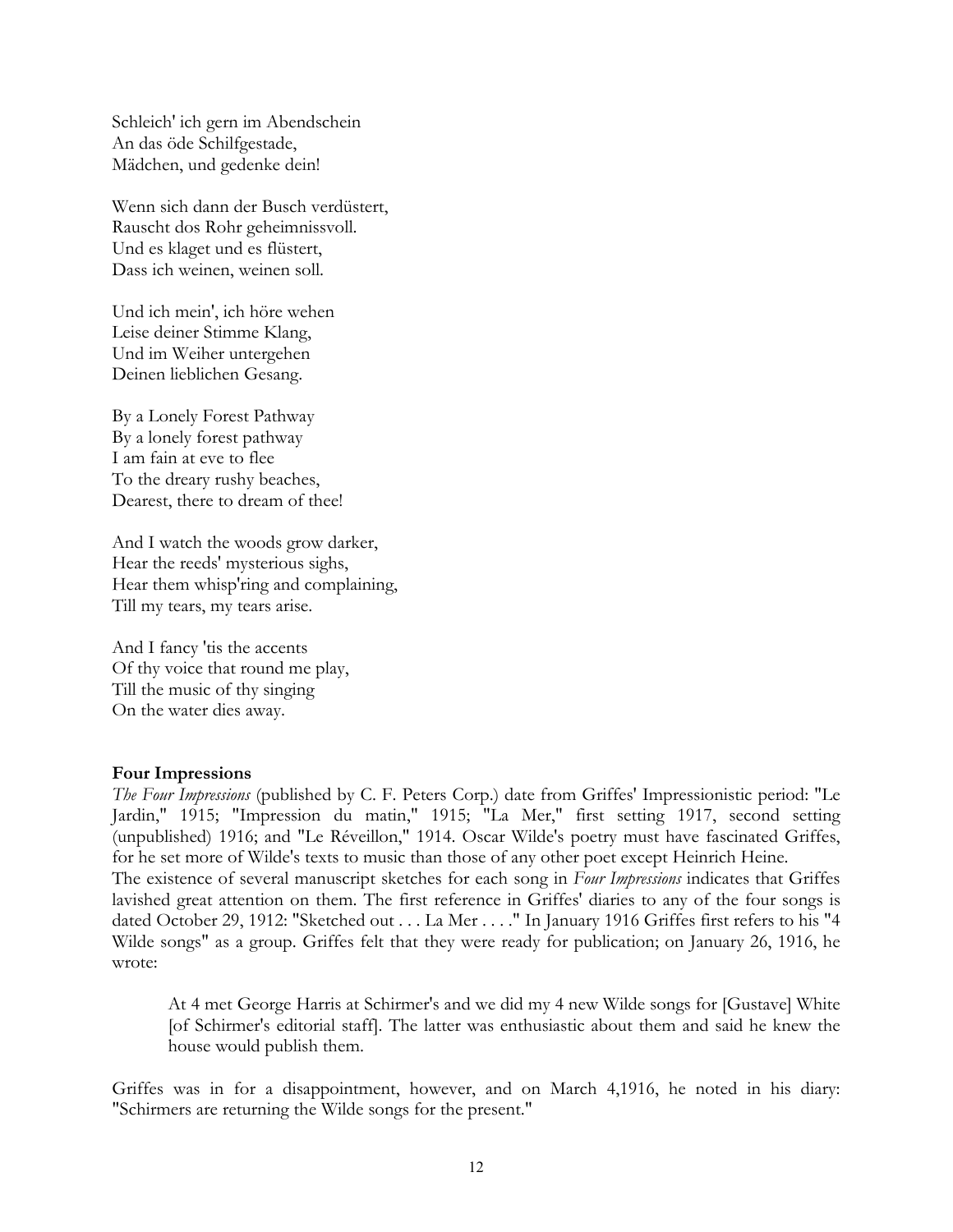Even after Schirmer's returned the songs and Griffes realized that they would probably never be published, he kept working on them, trying to capture the elusive quality of Wilde's texts. Griffes wrote an entirely new version of "La Mer" in August 1916. One of the last references to the songs was made on October 7, 1917, "New idea for 'Le Jardin.'" Any changes Griffes may have made in the songs after March 1916 were undoubtedly minor ones since he copied out no new manuscripts.

*The Four Impressions* are among four of Griffes most successful and beautiful songs. Although Griffes was a pianist, he had a deep understanding of the unique capabilities and limitations of the human voice. His melodic gift and his penchant for precise musical description impart to Griffes' works a haunting, evocative atmosphere. *The Four Impressions* reflect not only this facet of his art, but also Griffes uncommon sensitivity to the appropriate fusion of text and music.

Le Jardin (The Garden)

The lily's withered chalice falls Around its rod of dusty gold, And from the beech-trees on the wold The last wood-pigeon coos and calls.

The gaudy leonine sunflower Hangs black and barren on its stalk, And down the windy garden walk The dead leaves scatter,-hour by hour.

Pale privet petals white as milk Are blown into a snowy mass: The roses lie upon the grass Like little shreds of crimson silk.

Impression du Matin (Early Morning in London)

The Thames nocturne of blue and gold Changed to a harmony in grey: A barge with ochre-colored hay Dropt from the wharf: and chill and cold

The yellow fog came creeping down The bridges, till the houses' walls Seemed changed to shadows and Saint Paul's Loomed like a bubble o'er the town.

Then suddenly arose the clang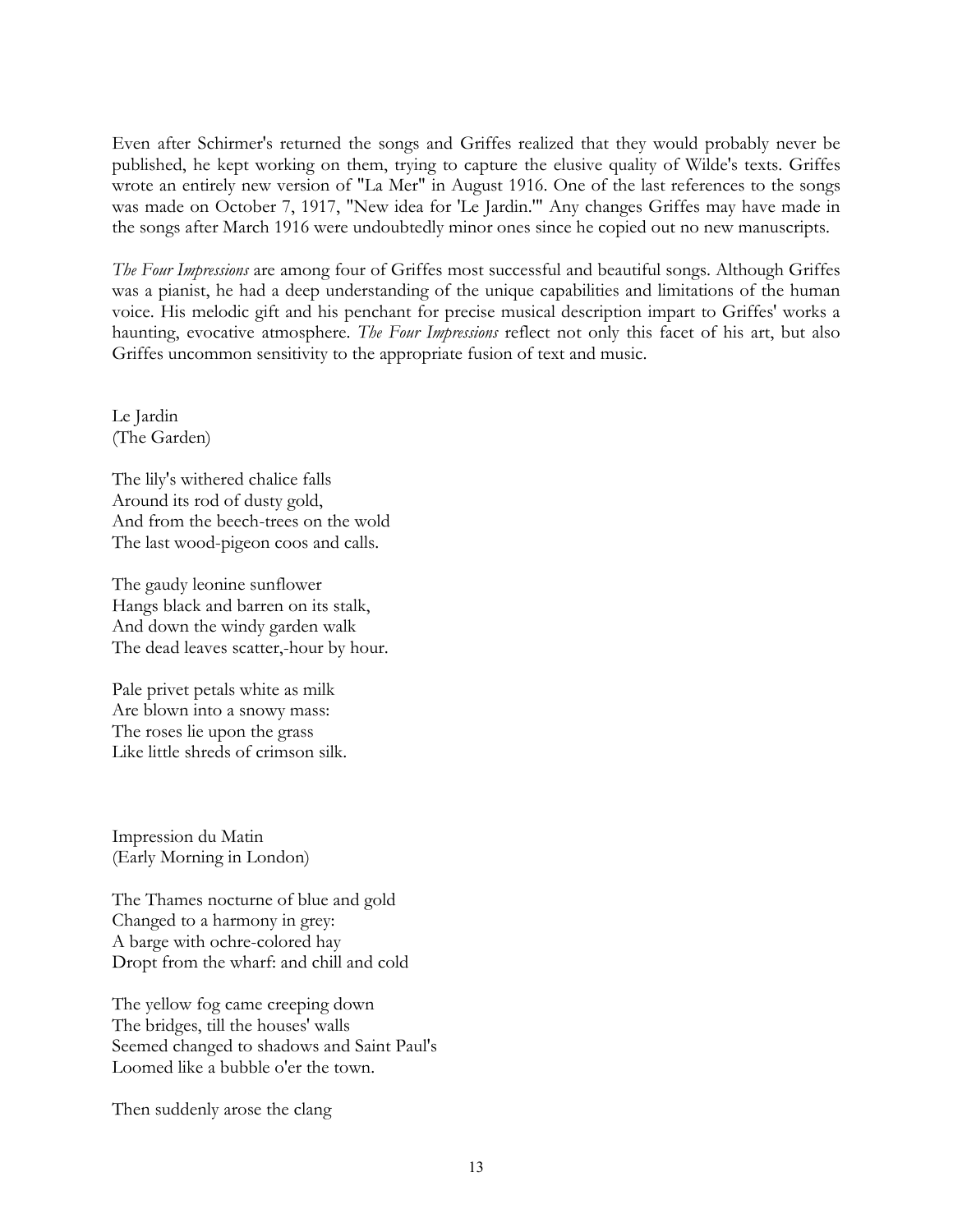Of waking life; the streets were stirred With country wagons: and a bird Flew to the glistening roofs and sang.

But one pale woman all alone, The daylight kissing her wan hair, Loitered beneath the gas lamps' flare, With lips of flame and heart of stone.

La Mer (The Sea)

A white mist drifts across the shrouds, A wild moon in this wintry sky Gleams like an angry lion's eye Out of a mane of tawny clouds.

The muffled steersman at the wheel Is but a shadow in the gloom; And in the throbbing engine room Leap the long rods of polished steel.

The shattered storm has left its trace Upon this huge and heaving dome, For the thin threads of yellow foam Float on the waves like raveled lace.

Le Réveillon (Dawn)

The sky is laced with fitful red, The circling mists and shadows flee, The dawn is rising from the sea, Like a white lady from her bed.

And jagged brazen arrows fall Athwart the feathers of the night, And a long wave of yellow light Breaks silently on tower and hall,

And spreading wide across the wold, Wakes into flight some fluttering bird, And all the chestnut tops are stirred, And all the branches flushed with gold.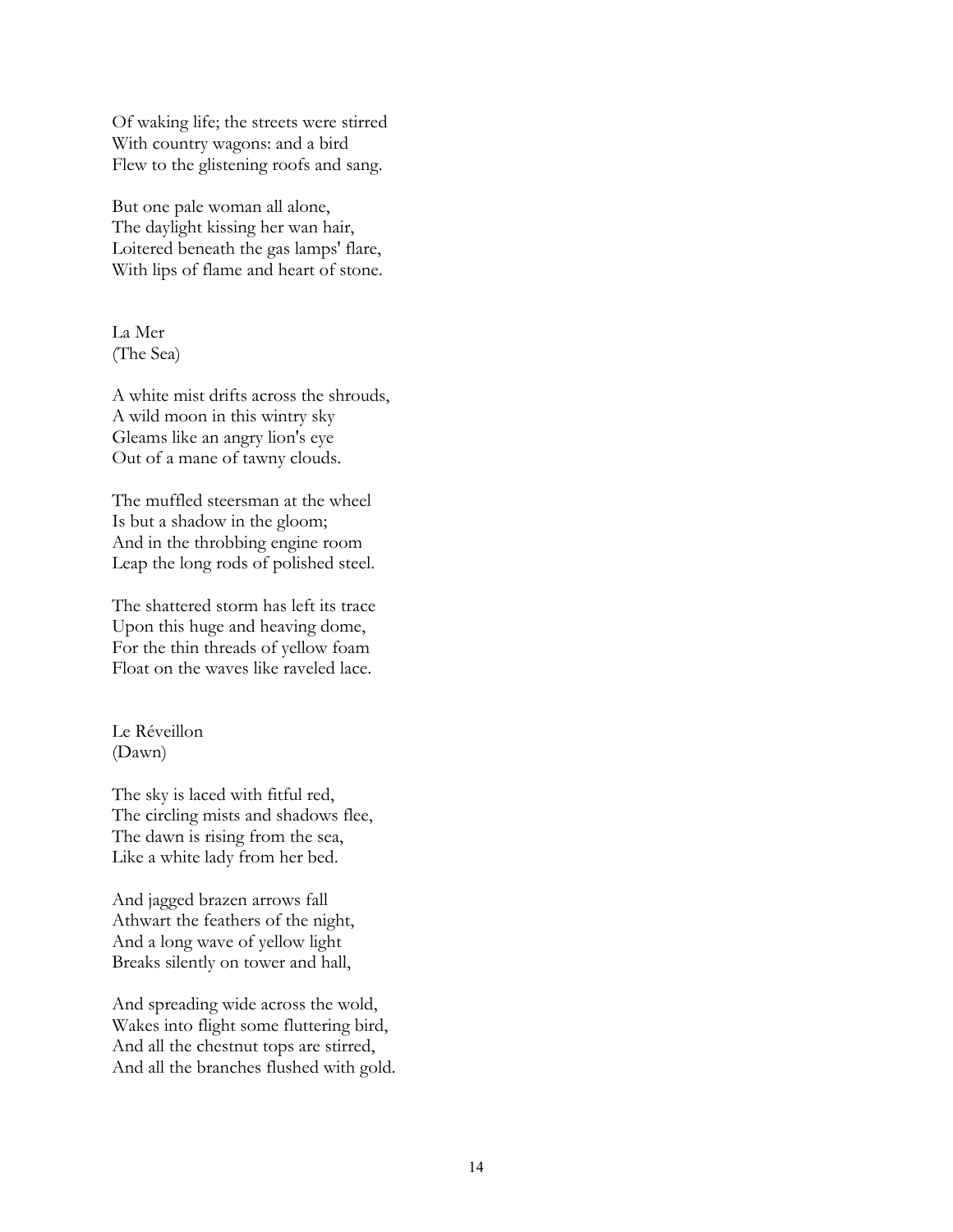### **Song of the Dagger**

The composition of the *Song of the Dagger* (unpublished), like that of *The Pleasure-Dome of Kubla Khan*, occupied Griffes over a long period. On October 12, 1912, Griffes wrote in his diary,

Composition work in the morning; looked over various old things. The *Song of the Dagger* has some good ideas, I think.

Griffes could possibly have started the song as early as June 1910, when he purchased a book titled The Bard of the Dimbovitza: Roumanian Folk-Songs (texts only), published in 1908, from which he took the poems for "Song of the Dagger." Griffes final reference to *Song of the Dagger* is in the diary entry of January 27, 1916: "Almost finished up 'The Song of the Dagger.'"

The poem is a bitter, savage outburst of revenge from a man who has bean rejected by his love. To complement the text Griffes wrote one of his most extended songs, and, to my mind, one of the most powerful and dramatic compositions of his career. It resembles the Piano Sonata in its uncompromising dissonance, its compelling surge of power, and its stark, barren beauty. As in all his songs, Griffes has here cast the voice and the piano as equal partners in the drama. He skillfully weaves an intricate counterpoint between the voice and the piano, and a realization of the balance between the two is essential if one is to convey the full impact of the music and the text.

The dagger at my belt it dances whene'er I dance; But when I drink the foaming winecup), then it grows sad; For it is thirsty too, the dagger, It thirsts for blood!

"Give, give me drink," it saith, "O Master, for if I wear no stain of crimson, The sunshine is ashamed to glitter upon my blade. Then give that I too may be drunken with the warm blood that flows from wounds. The maids will find Thy kisses sweeter when Thou hast quenched my thirst; And I will dance, when Thou art dancing, more gaily at the belt."

Did I but heed my dagger, Now at night time I should go find Thee, love. Beneath Thy shift I should seek out so deftly The spot where beats Thy heart; And pour Thy blood's red warmth out for my dagger, Because Thy kiss, O love, Thou hast denied me, And because I for that, Thy kiss, have thirsted Even as the dagger thirsteth for Thy blood.

Then will the sunshine sparkle and be merry, Seeing Thy red young blood, Yea, and the merry sunbeams, they shall dry it, together with my tears. My tears and Thy blood shall flow together mingling like rivers twain; And tho' Thy blood be hot, Yet it can never be burning as my tears. Nay but Thy blood will wonder when it feeleth How burning are my tears.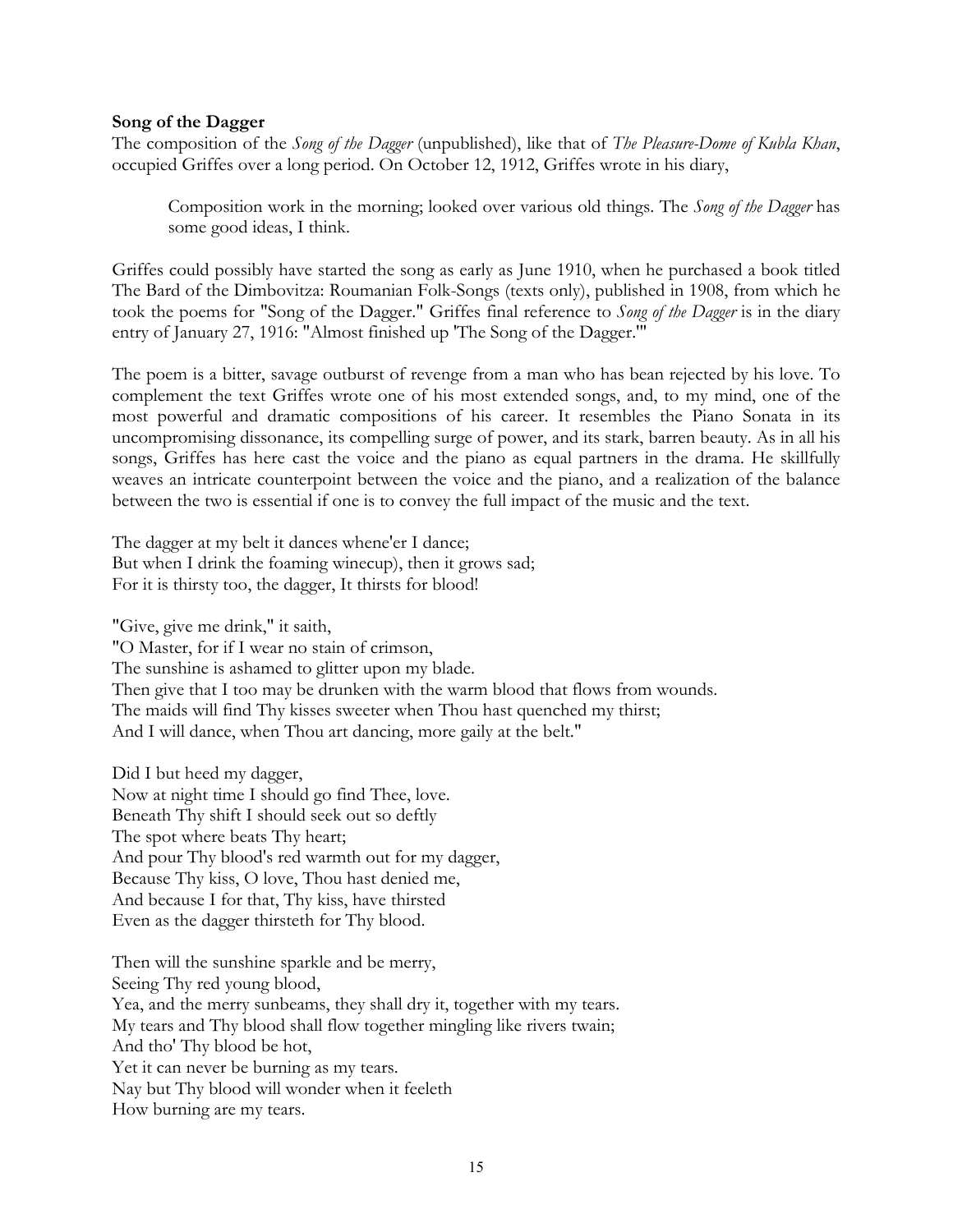### **The Pleasure-Dome of Kubla Khan**

*The Pleasure-Dome of Kubla Khan*, Op. 8 (orchestral version, G. Schirmer Rental Library), in-inspired by Samuel Taylor Coleridge's poem *Kubla Khan*, is unquestionably one of Griffes' most important compositions, both musically and because of the fact that it was the performances of this work by the Boston Symphony in November and December 1919 that established Griffes' fame-a fame that he could only briefly enjoy, since he died four months later. However, Griffes did not burst upon the musical scene with this one piece. His music had been steadily played in New York since around 1916. The Boston Symphony performances of *The Pleasure-Dome of Kubla Khan* were the apex of this activity.

This piece, considered by many musicians to be Griffes' finest, most substantial, and most tightly knit orchestral work, was originally conceived in 1912 as a piano piece (unpublished). In addition, this "Oriental' work predates by at least four years Griffes' "Oriental period," during which he wrote *Five Poems of Ancient China and Japan* (1916-17, published in 1917) and *Sho-Jo* and other unpublished compositions from 1917. Thus, *The Pleasure-Dome of Kubla Khan* stands in a category alone.

Griffes' first mention of the piano version of *The Pleasure-Dome* appears in his diary entry for March 11, 1912:

Practiced very little but worked some at "Kubla Kahn" [sic]. I can't decide on the form.

From then until December 1915 Griffes worked incessantly on the piano piece, revising it constantly. His diary entries clearly outline this activity:

## [May 15, 1912, New York]

After lunch went to the Library [New York Public] and looked through all their works on Arabian music, in order to find something appropriate for use in "Kubla Kahn" [sic]. Copied out one rather good air.

[July 17, 1912]

Went to New York on the 10:30 A.M. Had lunch with Arthur Farwell and then went up to his room on 50th St. I played for him "Kubla Kahn" [sic].... He thought [it] strange... but impossibly "unklaviermässig." He is right.

### [November 9, 1912 New York]

Called for Galston [Gottfried Galston, a pupil of Leschetizky's and one of Griffes' piano teachers in Berlin].... I played him 4 piano pieces of mine, including "Kubla." He was glad to see them modern in harmony, thought them "dependent" on the modern French but not mere imitations.... [He] thought that "Kubla" was essentially an orchestral piece.

[December 5, 1915] Worked a great deal on a new version of "Kubla Khan" which I may fix up for orchestra.

When Griffes began his orchestral version of *Kubla Khan* in 1916 he was undertaking his first major foray into the orchestral literature. (Two orchestral pieces are extant from his student years, Symphonische Phantasie and the Overture.)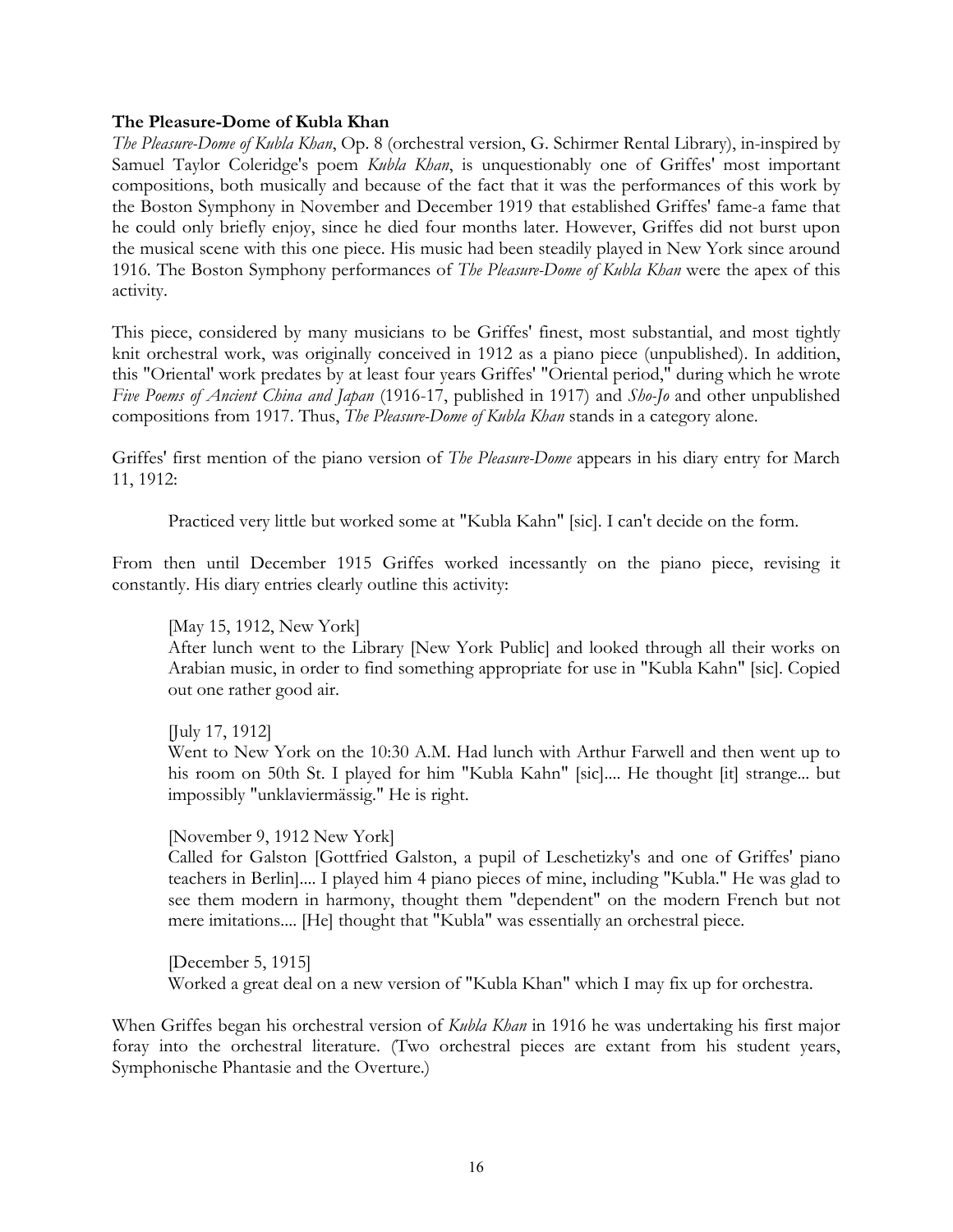[February 7, 1916] Wrote out in pencil the "Kubla Khan" orchestral sketch.

[May 16, 1916] Started the orchestration of "Kubla."

[June 3, 1916]

At 4 went over to Arthur Whitings [American composer and pianist] and played him "Kubla."... He raked me over the coals for dreaming of writing an orchestral score until I knew the separate instruments thoroughly.... We had a splendid talk... . He lent me Forsythe's "Orchestration" [Cecil Forsythe's Orchestration, London, The Macmillan Company, 1914].

[October 6, 1917] Left "Kubla" score at [Walter] Damrosch's.

No performance came of this.

[October 18, 1917] Started corrections on 2nd score of "Kubla."

[October 24, 1917] Sent the score of "Kubla" to [Leopold] Stokowski.

No performance came of this.

From these and many other diary entries, I feel that by late 1917 the orchestral version of *The Pleasure Dome of Kubla Khan* was in its final form. If Griffes made any changes for the 1919 performance they were probably relatively minor ones. There are, however, three earlier versions of the orchestral score extant.

In the Boston Symphony Orchestra Programmes for the first performance of *Kubla Khan* Griffes wrote the following:

I have taken as the basis for my work those lines of Coleridge's poem describing the "stately pleasure-dome," the "sunny pleasure-dome with caves of ice," the "miracle of rare device." Therefore, I call the work "The Pleasure-Dome of Kubla Khan" rather than "Kubla Khan." ... As to argument, I have given my imagination free rein in the description of this strange palace as well as of purely imaginative revelry which might have taken place there.

The following lines of Coleridge's poem were printed in the program:

In Xanadu did Kubla Khan A stately pleasure-dome decree: Where Alph, the sacred river, ran Through caverns measureless to man Down to a sunless sea. So twice five miles of fertile ground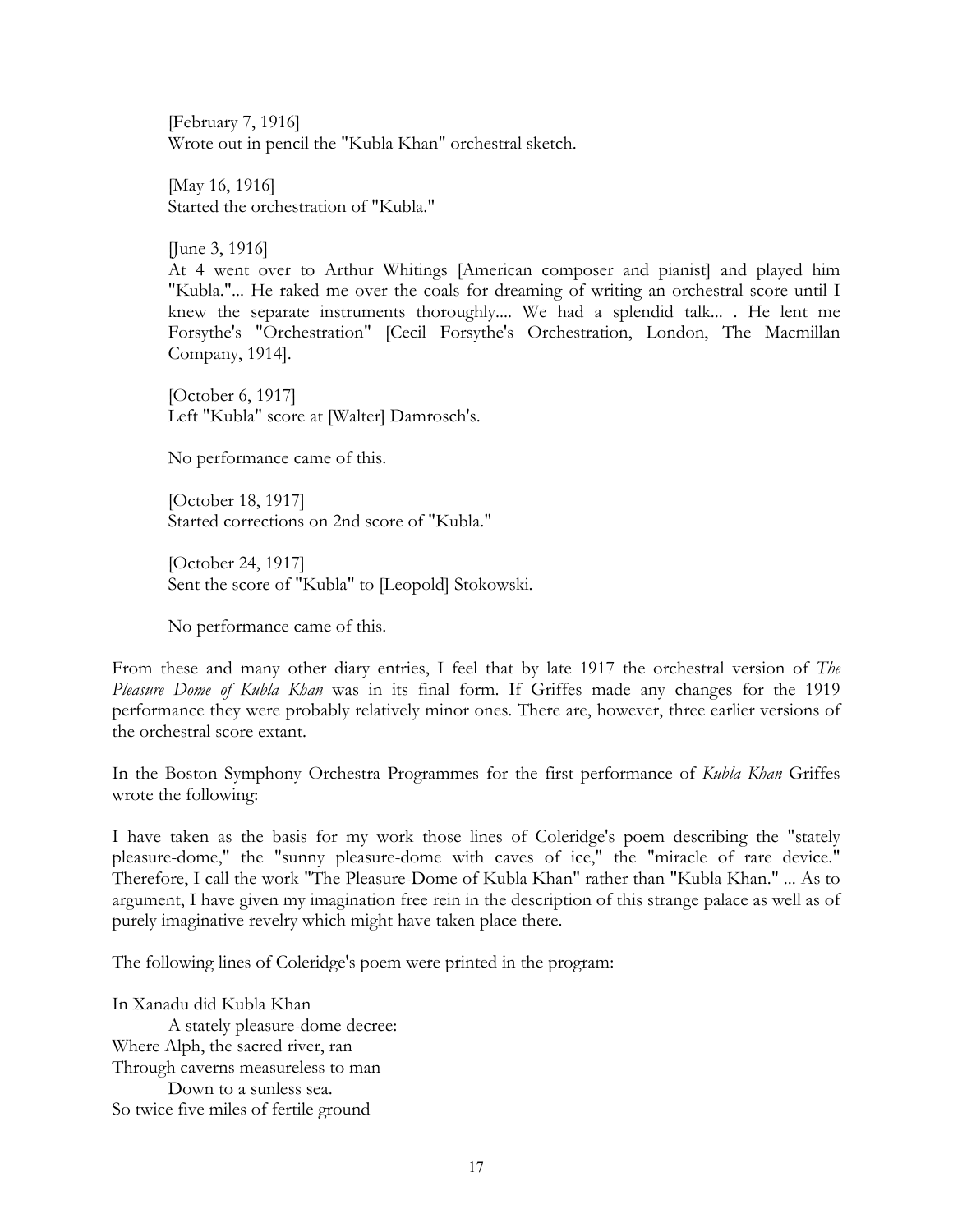With walls and towers were girdled round: And there were gardens bright with sinuous rills,

Enfolding sunny spots of greenery.

The shadow of the dome of pleasure Floated midway on the waves; Where was heard the mingled measure From the fountain and the caves. It was a miracle of rare device, A sunny pleasure-dome with caves of ice!

The printed score (G. Schirmer) contains various changes in instrumentation and doublings, made by Frederick Stock in 1920 for his performances with the Chicago Symphony Orchestra. This recording, however, is based on Griffes' own final version of 1917, which the Boston Symphony played at the premiere. This is the first recording of the Boston score.

# **Three Poems of Fiona MacLeod**

*The Three Poems of Fiona MacLeod*, Op. 11, represent Griffes at the peak of his artistic and technical command. The songs were composed and published (for voice and piano, G. Schirmer, Inc.; for voice and orchestra, G. Schirmer Rental Library) in 1918. They clearly indicate that Griffes was moving further and further away from traditionally accepted ideas of tonality, and resemble the Piano Sonata (1917-18) in their rhythmic vitality, sharply dissonant harmony, bold conception, and gripping power.

There is some question whether Griffes first conceived the songs with piano accompaniment or with orchestral accompaniment. It is my view-not commonly held, I should point out-that they were written first for voice and piano and that Griffes prepared the orchestral version shortly afterward (or even almost simultaneously) when a performance possibility arose. The composition dates for the three songs with piano accompaniment are January 1918 ("Thy Dark Eyes to Mine" and "The Rose of the Night") and May 1918 ("The Lament of Ian the Proud") (information from the autograph manuscript of "The Lament of Ian the Proud" and from the 1918 publications of the remaining two songs, the original manuscripts of which are lost). The autograph manuscripts of the songs with orchestral accompaniment are not dated. However, in February and June 1918 Griffes signed contracts with G. Schirmer for the publication of the voice-and-piano versions; one of the clauses, added at the end the contract, reads:

It is further agreed that the Second Party [G. Schirmer, Inc.] has the right to publish practical orchestral and hand arrangements of the compositions covered by this agreement, and that such arrangements shall be free and exempt from all royalties.

It hardly seems likely that Griffes would have signed such an agreement if he had already written the orchestral version. In addition, Griffes almost invariably seems to have found the inspiration for his chamber-ensemble and orchestral works from compositions he had written in other mediums. For example, *Three Tone-Pictures*, from piano to chamber ensembles; *Scherzo*, Op. 6. No. 3, from piano to orchestra (as *Bacchanale*); the second movement of his *Sonata*, from piano to orchestra (as *Nocturne*); *The White Peacock*, *Clouds*, and *The Pleasure-Dome of Kubla Khan*, all from piano to orchestra. On the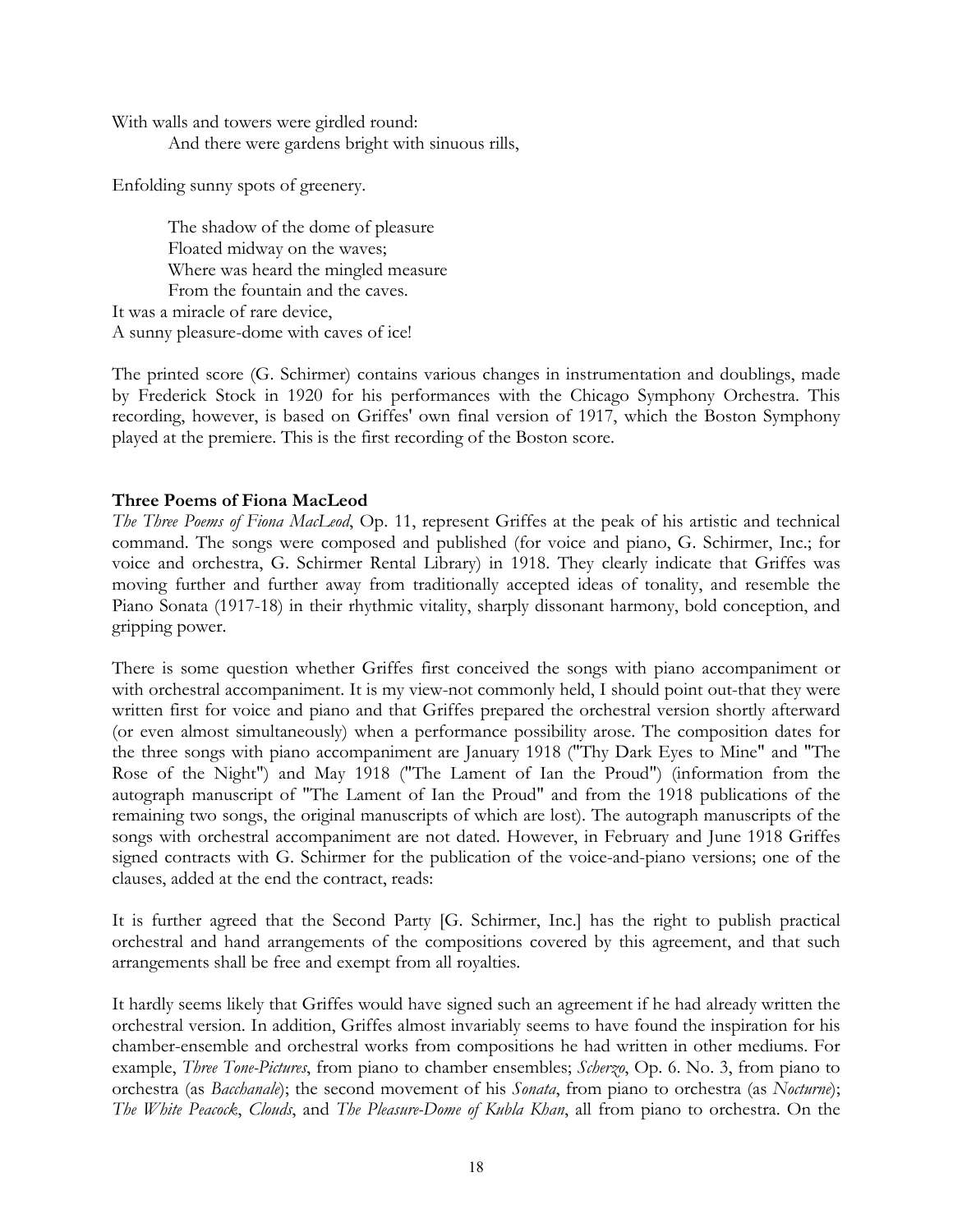other band, many musicians, myself included, feel that the piano accompaniments of the three songs are distinctly orchestral in style and scope. But then, so are the accompaniments of *Four Impressions*. Edward Maisel in his biography of Griffes quotes a letter dated December 1919 that Griffes wrote to Babe Shoobert in which he states that the original conception (my italics) of the Opus 11 songs was for voice and orchestra. I am still convinced, however, that Griffes actually composed the voiceand-piano versions first.

The following text was included with "The Rose of the Night":

There is an old mystical legend that when a soul among the dead woos a soul among the living, so that both may be reborn as one, the sign is a dark rose, or a rose in flame, in the heart of the night.

"Fiona MacLeod" was a pseudonym under which William Sharp-poet, editor, and biographer of D. G. Rossetti, Heinrich Heine, Percy Shelley, and Robert Browning-wrote. The true identity of MacLeod, who was understandably somewhat of an enigma in the literary world, was a closely guarded secret and was revealed only after Sharp's death in 1905, when the reading of his will made public that Fiona MacLeod and William Sharp were the same person. All Sharp's mystical stories and poetical prose works about the primitive Celtic world were published under the pseudonym of Fiona MacLeod while Sharp continued publishing other works under his own name. Both sides of Sharp's literary personality interested Griffes. All four poems in the composer's Roman Sketches for piano (*The White Peacock*, *Nightfall*, *The Fountain of the Acqua Paola*, and *Clouds*) were taken from Sospiri di Roma, written in 1891 and published under Sharp's own name.

The Lament of Ian the Proud Op. 11, No. 1

What is this crying that I hear in the wind! Is it the old sorrow and the old grief Or is it a new thing coming, A whirling leaf about the grey hair of me who am weary and blind? I know not what it is, but on the moor above the shore There is a stone which the purple nets of heather bind, And thereon is writ: she will return no more, O blown whirling leaf, and the old grief And wind crying to me who am old and blind!

Thy Dark Eyes to Mine Op. 11, No. 2

Thy dark eyes to mine, Eilidh, Lamps of desire! O how my soul leaps Leaps to their fire! Sure, now, if I in heaven Dreaming in bliss,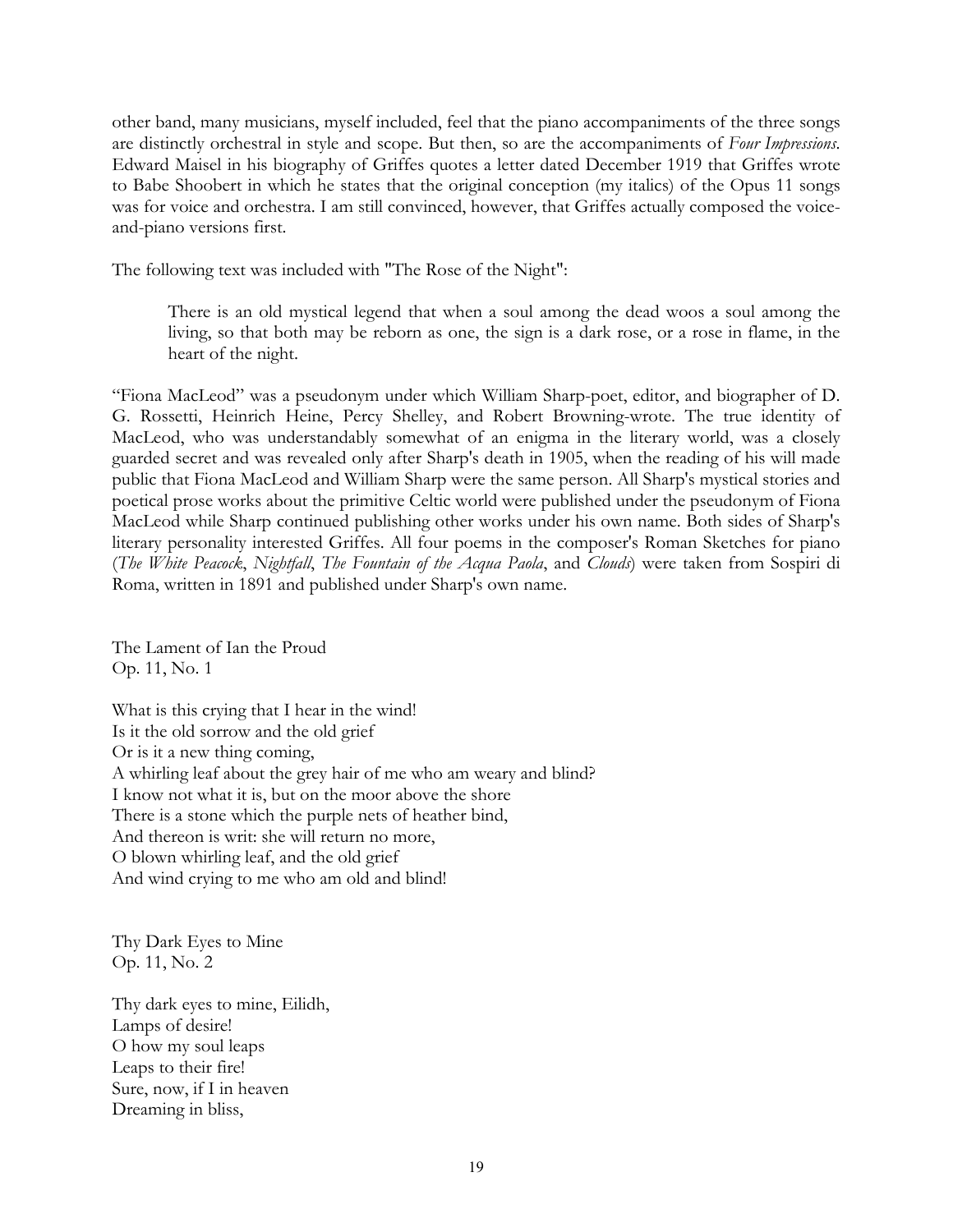Heard but a whisper, But a lost echo, Even of one such kiss, All of the soul of me would leap afar, If that called me to thee. Aye, I would leap A falling star.

The Rose of the Night Op. 11, No. 3

The dark rose of thy mouth Draw nigher, draw nigher! Thy breath is the wind of the south, A wind of fire! The wind and the rose and darkness O Rose of my Desire!

Deep silence of the night Hush't like a breathless lyre, Save the sea's thunderous might, Dim, menacing, dire; Silence and wind and sea, They are thee, O Rose of my Desire!

As a wind eddying flame Leaping higher and higher Thy soul, Thy secret name Leaps thro' Death's blazing pyre! Kiss me, Imperishable Fire, Dark Rose, O Rose of my Desire!

### **Three-Tone Pictures**

*Three Tone-Pictures* (*The Lake at Evening*, c. 1911; *The Vale of Dreams*, c. 1912; and *The Night Winds*, c.1912, revised 1915) were originally composed for piano and published in that form by G. Schirmer as Griffes' Opus 5. Griffes had submitted the pieces to Schirmer's in 1912, but the publishers were not interested in them at that time. Griffes noted in his diary on April 11, 1912:

In a bad humor all day because Schirmer's write they don't want my piano pieces.... Is it Schirmer's mercenary spirit or was [Arthur] Farwell mistaken in thinking so highly of the pieces? It takes away one's confidence. Am I on the right track or not?

On January 30, 1915, Griffes again went to Schirmer's and played some of his piano pieces, including The Lake at Evening. He wrote in his diary that day: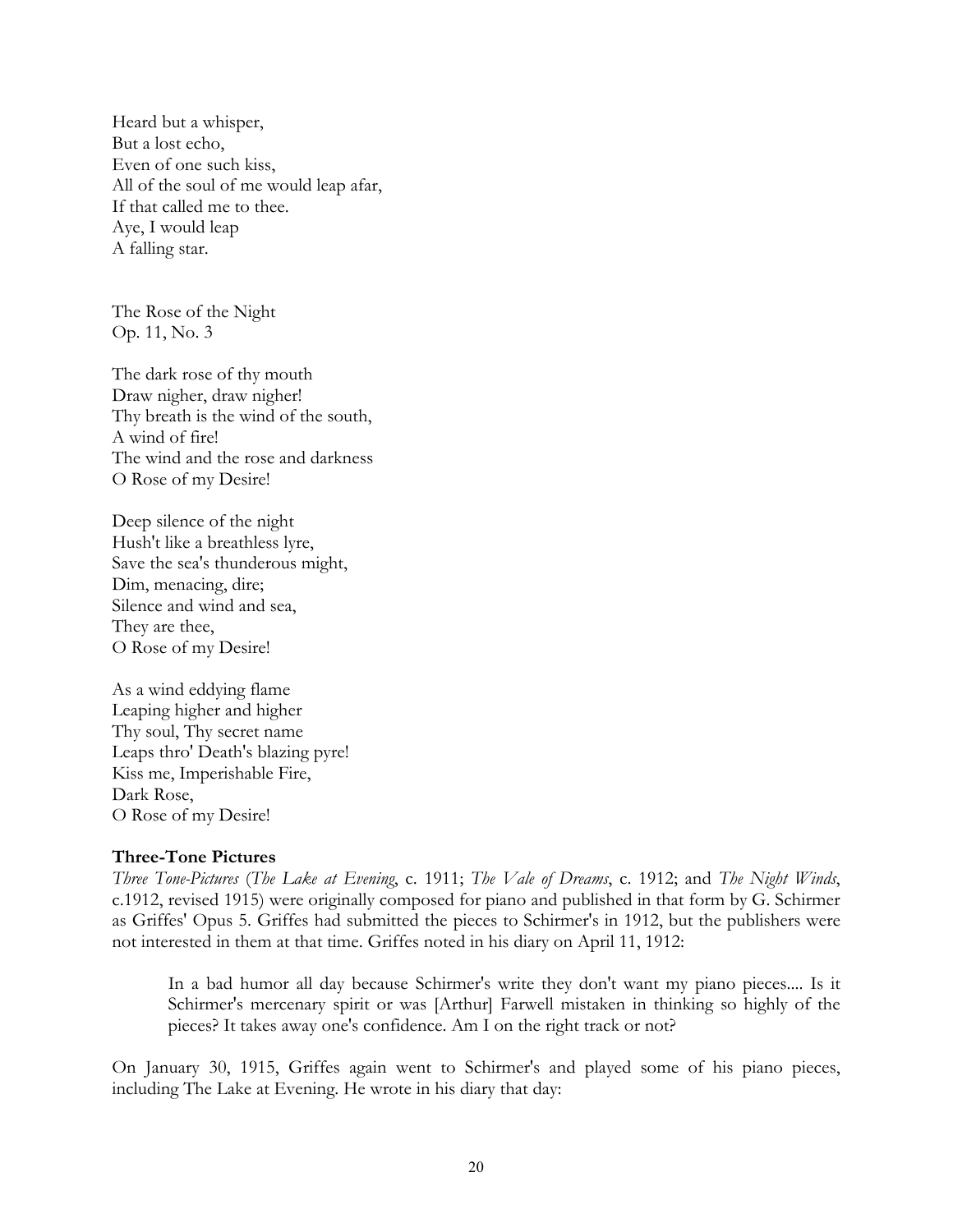Schirmer himself is away so, in the meantime, [Kurt] Schindler advised me to take the manuscripts to [Ferruccio] Busoni. . . . [Schindler] thought I was writing too dreamily and subjectively, and needed to get into the outer world more.

On March 11, 1915, Griffes played several of his piano manuscripts for Busoni in New York. In his diary that day Griffes commented:

To my own surprise I didn't feel at all nervous but played them fairly well. . . . He [Busoni] sat down and wrote a letter to Schirmer recommending my pieces very highly.

The next day Griffes signed a contract with Schirmer's for the publication of his piano works Opus 5 and Opus 6, *Fantasy Pieces*.

That same year, Griffes arranged the *Three Tone-Pictures* for woodwinds and optional harp (unpublished) at the request of Georges Barrère, the great French flute virtuoso, for use by the Barrère Ensemble. Griffes played the Three Tone-Pictures for Daniel Gregory Mason on December 4, 1915, and wrote in his diary that day:

Called on Daniel Gregory Mason and played him my stuff. He doesn't care for impressionistic or colored music; melodic line alone interests him, so he was not very enthusiastic. He liked the "Tone Pictures" and of these the "Lake" best. He suggested a harp for the Barrere arrangements.

Sometime in 1919 Griffes completed yet another arrangement of his Opus 5, this time for double quintet of winds and strings, plus piano, the version (unpublished) heard on this recording. This arrangement was made by Griffes at the request of pianist Carolyn Beebe, director of the New York Chamber Music Society. Miss Beebe and her group first performed the pieces in Greenwich, Connecticut, on June 4, 1920, less than two months after Griffes' death, and in New York on November 16, 1920.

Opus 5 represents Griffes Impressionistic period. The pieces are subtly colored, tonally somewhat obscure, and free in form, and employ descriptive titles and poetic texts. It should be noted, however, that Griffes did not choose the text for *The Lake at Evening* or the title for *The Vale of Dreams* until 1915. Therefore, be was not dependent on a text or a title for his inspiration.

### **SELECTED BIBLIOGRAPHY**

Anderson, Donna K. "Charles T. Griffes," *Grove's Dictionary of Music and Musicians*, 6th edition.

- Anderson, Donna K. *The Works of Charles T. Griffes-A Descriptive Catalogue*. Ann Arbor, Michigan: UMI Research, 1983.
- --. *Charles T. Griffes: An Annotated Bibliography-Discography*, Detroit: Bibliographies in American Music Series, Information Coordinators.
- --. "The Works of Charles T. Griffes A Descriptive Catalogue," Unpublished. Ph.D. dissertation, Indiana University, 1966.
- Bauer, Marion. "Charles Tomlinson Griffes as I Remember Him," *The Musical Quarterly*, XXIX/3 (July 1943), 355-80.
- Boda, Daniel. "The Music of Charles T. Griffes." Ph.D. diss., Florida State University, 1962.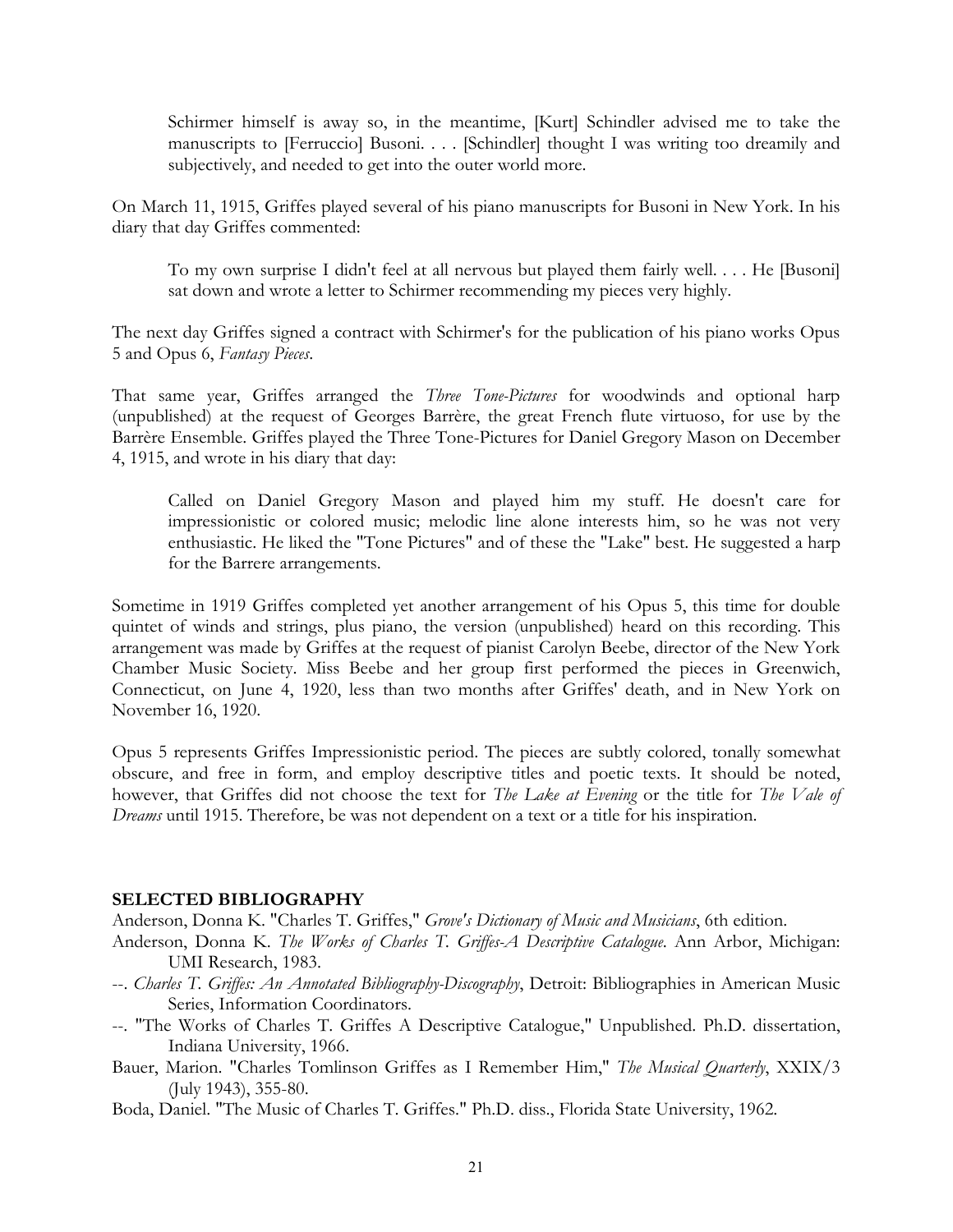Howard, John Tasker. *Charles Tomlinson Griffes*. New York: Schirmer, 1923.

- Maisel, Edward. *Charles T. Griffes: The Life of an American Composer*, New York: Alfred A. Knopf, 1943. New York: Da Capo reprint 1972, with preface by Donna K. Anderson, 1972.
- Upton, William Trent. "The Songs of Charles T. Griffes," *The Musical Quarterly*, IX/3 (July 1923), 314-28.
- Warner, Thomas E. "Griffes, Charles T(omlinson)," *Dictionary of Contemporary Music*, ed. John Finton, New York: E. P. Dutton & Co., Inc., 1971.

#### SELECTED DISCOGRAPHY

LPs

- "Auf geheimem Waldespfade," voice and piano [see also: "By a Lonely Forest Pathway"] (Myrvick, tenor, Levenson, piano; Survey of the Art Song, EMS 501)
- *Bacchanale*, orchestra [arrangement of Scherzo, from Fantasy Pieces, Op. 6, No.3] (Hanson, Eastman-Rochester Orchestra: Golden Imports, Mercury SRI 75090; American Music Festival Series, Vol.13, Mercury MG 50085; and Great Music by American Composers, Mercury MG 50422 [mono], SR 90422 [stereo])
- *Barcarolle*, from *Fantasy Pieces*, Op. 6, No.1, piano (Engdahl: MGM E 3225)
- "By a Lonely Forest Pathway" ["Auf geheimem Waldespfade"], voice and piano (Hanka, tenor, Friedberg, piano: *The Art Song in America I*, DWR 6417-6418. Steber, soprano, Quillian, piano; *When I Have Sung My Songs: The American Art Song, l907-194O*, New World Records NW 247)
- *Clouds*, from *Roman Sketches*, Op. 7, No.4, piano (Engdahl; MGM E 3225. Hambro; Lyrichord LL 105)
- *Clouds*, from *Roman Sketches*, Op. 7, No.4, orchestra [original version for piano] (Hanson, Eastman-Rochester Orchestra: Golden Imports, Mercury SRI 75090; American Music Festival Series, Vol.13, Mercury MG 50085)
- "Elfe," voice and piano (Myrvick, tenor, Levenson, piano; Survey of the Art Song, EMS 501)
- "Evening Song," voice and piano (Myrvick, tenor, Levenson, piano; Survey of the Art Song, EMS 501)
- *The Fountain of the Acqua Paola*, from *Roman Sketches*, Op. 7, No. 3, piano (Engdahl; MGM E 3225. Hambro: Lyrichord LL 105)
- *The Lake at Evening*, from *Three Tone-Pictures*, Op. 5, No.1, piano (Engdahl; MGM E 3225)
- *The Lake at Evening*, from *Three Tone-Pictures*, Op. 5, No. 1, double quintet and piano [original version for piano] (Krueger, American Arts Orchestra: Society for the Preservation of the American Musical Heritage MIA 104)
- "The Lament of Ian the Proud," from *Three Poems by Fiona MacLeod*, Op. 11, No.1, voice and piano (Hanks, tenor, Friedberg, piano; *The Art Song in America I*, Duke DWR 6417-6418. Moore, baritone, Tomfohrde, piano; *On the Road to Mandalay and Other Favorite American Art Songs from 1900 to 1950*, Cambridge CRS 2715. Myrvick, tenor, Levenson, piano; *Survey of the Art Song*, EMS 501)
- *Nightfall*, from *Roman Sketches*, Op. 7, No. 2, piano (Engdahl; MGM E 3225. Hambro; Lyrichord LL 105)
- *The Nightwinds*, from *Three Tone-Pictures*, Op. 5, No. 3, piano (Wells; Bach to Bartók Series, No. 9, Educo 3012. Engdahl; MGM E 3225)
- *The Nightwinds*, from *Three Tone-Pictures*, Op. 5, No. 3, double quintet and piano [original version for piano] (Krueger, American Arts Orchestra: Society for the Preservation of the American Musical Heritage MIA 104)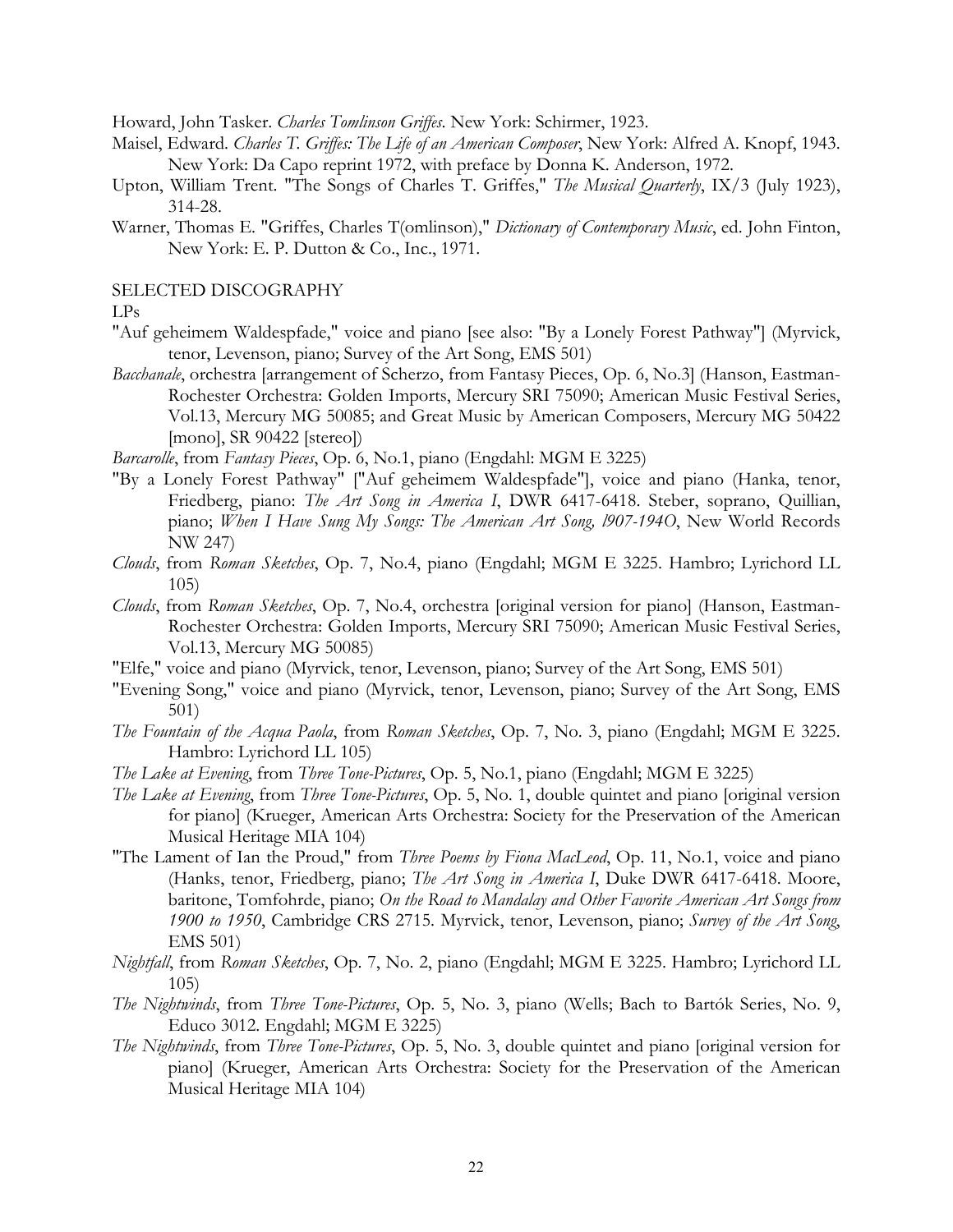*Nocturne*, orchestra [arrangement of second movement of Piano Sonata] (Krueger, American Arts Orchestra: Society for the Preservation of the American Musical Heritage MIA 104)

*Notturno*, from *Fantasy Pieces*, Op. 6, No. 2, piano (Engdahl; MGM E 3225)

- *Notturno for Orchestra* (original title, *Notturno für Orchester*] (Krueger, American Arts Orchestra; Society for the Preservation of the American Musical Heritage MIA 104)
- "An Old Song Re-sung," from *Two Poems* by John Masefield, voice and piano (Hanks, tenor, Friedberg, piano; *The Art Song in America I*, Duke DWR 6417-6418. Myrvick, tenor, Levenson, piano; *Survey of the Art Song*, EMS 501. Stenberg, baritone, Crosaman, piano; *Album of American Art Songs*, Educo 4006. Warren, baritone, Sektberg, piano; *Leonard Warren on Tour in Russia*, RCA LM 2266)
- *The Pleasure-Dome of Kubla Khan*, Op. 8, orchestra [original version for piano] (Hanson, Eastman-Rochester Orchestra: Golden Imports, Mercury SRI 75090; American Music Festival Series, Vol. 13, Mercury MG 50085; and Great Music by American Composers, Mercury MG 50422 [mono], SR 90422 [stereo])
- *Poem for Flute and Orchestra* (Ormandy, Philadelphia Orchestra, Kincaid: The Philadelphia Orchestra First Chair, Columbia ML 4629. Saidenberg, Chamber Orchestra, Baker: Gold Label Series, Decca DL 4013. Hendl, Vienna Symphony Orchestra, Wanausek: The American Composers Series, Desto D424 [mono], DST 6424 [stereo], and ARS 22 with American Recording Society Orchestra. Lane, Cleveland Sinfonletta, Sharp: *Music for a Golden Flute*, Epic LC 3754 [mono], BC 1116 [stereo]. Hanson, Eastman-Rochester Orchestra; Mariano: Golden Imports, Mercury SRI 75020 and Great Music by American Composers, Mercury MG 50422 [mono], SR 90422 [stereo])
- "The Rose of the Night" from *Three Poems by Fiona MacLeod*, Op. 11, No. 3, voice and piano (Myrvick, tenor, Levenson, piano; Survey Of the Art Song, EMS 501)
- *Scherzo*, from *Fantasy Pieces*, Op. 6, No. 3, piano [see also *Bacchanale*) (Engdahl; MGM E 3225)
- *Piano Sonata* (Behrend; American Piano Music Series, Vol.1, Allegro ALG 3024 and American Anthology, Vol.2, Concord 3017. Masselos; MGM 3556. Purves; Music Ubrary Recordings MLR 7021. Hambro: Lyrichord LL 105)
- *Symphonic Fantasy* [original title, *Symphonische Phantasie*], orchestra (Krueger, Royal Philharmonic Orchestra: Society for the Preservation of the American Musical Heritage MIA 129)
- "Symphony in Yellow," from *Tone Images*, Op. 3, No. 2, voice and piano (Hanks, tenor, Friedberg, piano; *The Art Song in America I*, DWR 6417-6418. Myrvick, tenor, Levenson, piano; *Survey of the Art Song*, EMS 501)
- *Three Preludes*, piano (Ranck; Zodiac Piano Series, Zodiac 1002-listed as "Three Short Pieces" on this recording)
- "Thy Dark Eyes to Mine," *Three Poems by Fiona MacLeod*, Op. 11, No. 2, voice and piano (Myrvick, tenor, Levenson, piano; Survey of the Art Song, EMS 501)
- "Time Was When I in Anguish Lay" [German title, "Wohi lag ich einst in Gram und Schmerz"], voice and piano Tatum, soprano, Parsons, piano; *Recital of American Songs*, London 26053)
- *Two Sketches for String Quartet Based on Indian Themes* (Delme String Quartet: Society for the Preservation of the American Musical Heritage MIA 117. Kohon Quartet of New York University: The Early String Quartet in the U.S.A., Vox Box VBX 5301)
- *The Vale of Dreams*, from *Three Tone-Pictures*, Op. 5, No. 2, piano (Engdahl: MGM E 3225)
- *The Vale of Dreams*, from *Three Tone-Pictures*, Op. 5, No. 2, double quintet and piano [original version for piano] (Krueger, American Arts Orchestra: Society for the Preservation of the American Musical Heritage MIA 104)
- "Waikiki," from *Three Poems*, Op. 9, No. 2, voice and piano (Steber, soprano, Biltclifle, piano; Songs of American Composers, Desto DST 411-412 [mono], DST 6411-412 [Stereo])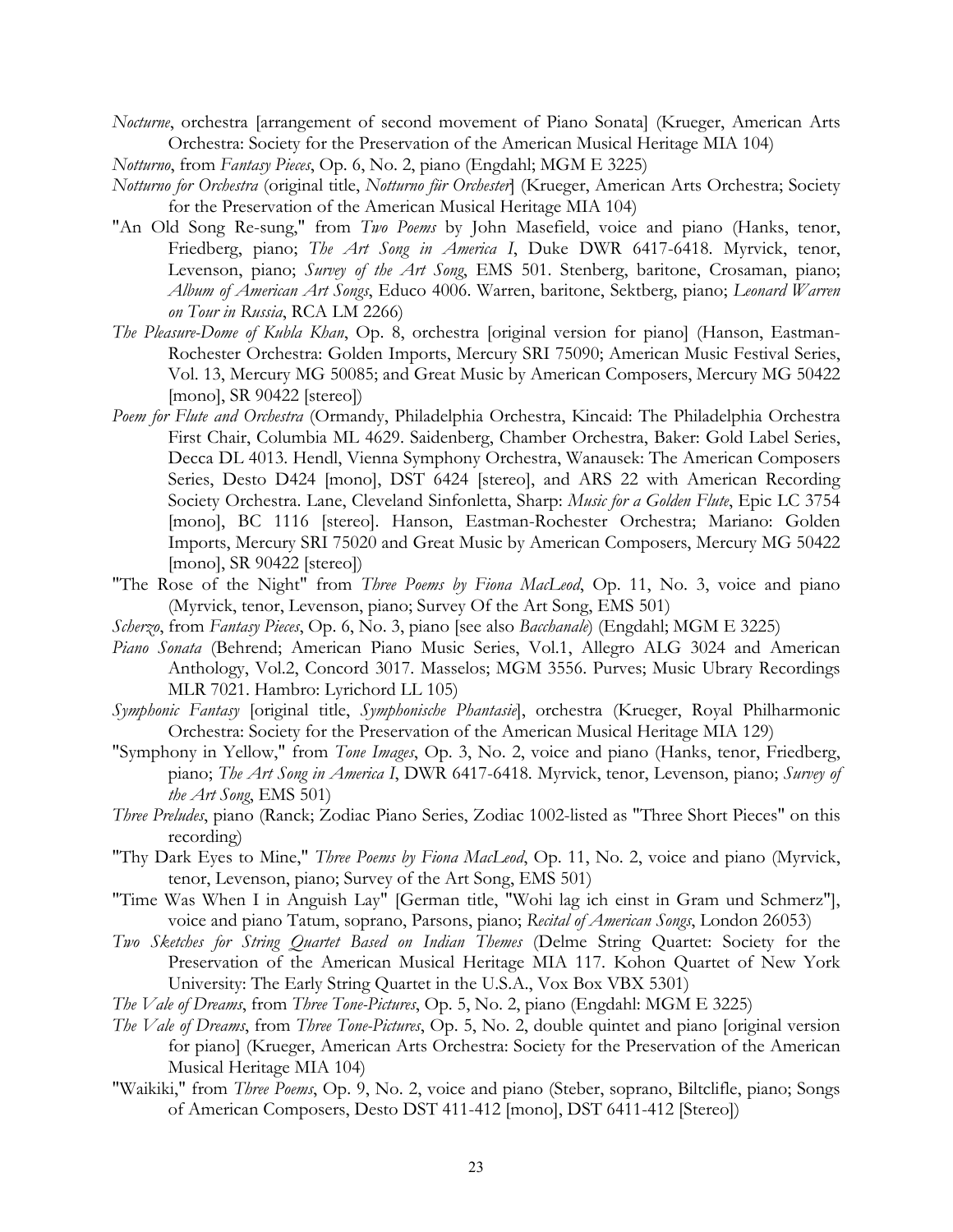- *The White Peacock*, from *Roman Sketches*, Op. 7, No. 1, piano (Griffes: Duo-Art Piano Roll 64930. Wells: Bach to Bartók Series, No.9, Educo 3012. Pressler; Encores in a Quiet Mood, MGM E 3129. Engdahl; MGM E 3225. Hambro: Lyrichord LL 105)
- *The White Peacock*, from *Roman Sketches*, Op. 7, No. 1, orchestra [original version for piano] (Piastro; A "Pops" Concert; Decca 8573. Hanson, Eastman-Rochester Orchestra: Golden Imports, Mercury SRI 75090: American Music Festival Series, Vol.13, Mercury MG 50085, and Great Music by American Composers, Mercury MG 50422 [mono], SR 90422 [stereo]. Krueger, Royal Philharmonic. The Society for the Preservation of the American Musical Heritage MIA 129. Mitchell, National Symphony Orchestra: Children's Adventures In Music, Grade 6, Vol.1, Victor LE 1009)

### CDs

*Bacchanale*. Seattle Symphony Orchestra; Gerard Schwarz, conductor. Delos DE 3099.

*Sonata in F for Piano*. Joseph Fenimore, piano. Albany TROY 102.

*The White Peacock*. Seattle symphony Orchestra; Gerard Schwarz, conductor. Delos DE 3099.

*An Old Song Resung*. William Parker sings Ives, Griffes, Farwell, and Cadman. William Parker, baritone. New World Records 80463-2.

*Collected Works for Piano*. Denver Oldham, piano. New World Records 80310-2.

# CHRONOLOGICAL LIST OF WORKS

(?) indicates uncertain date of composition

PD indicates publication date

1898 Six Variations In B flat, Op. 2, piano

1899 Four Preludes, piano Mazurka, piano

1901 "Si mes vers avaient des ailes," voice and piano "Sur ma lyre l'autre fois," voice and piano

1903 String quartet movement in B flat

1904 (?) Sonata in F minor, piano

c. 1903-09

(Before 1909) "Auf dem Teich, dem regungslosen," voice and piano (PD 1909)

(Before 1909) "Auf geheimem Waldespfade," voice and piano (PD 1909)

(Before 1909) "Nacht liegt auf dem fremden Wegen," voice and piano

(Before 1909) "Der träumende See," voice and piano (PD 1909)

(Before 1909) "Wohl lag ich einst in Gram und Schmerz," voice and piano (PD 1909)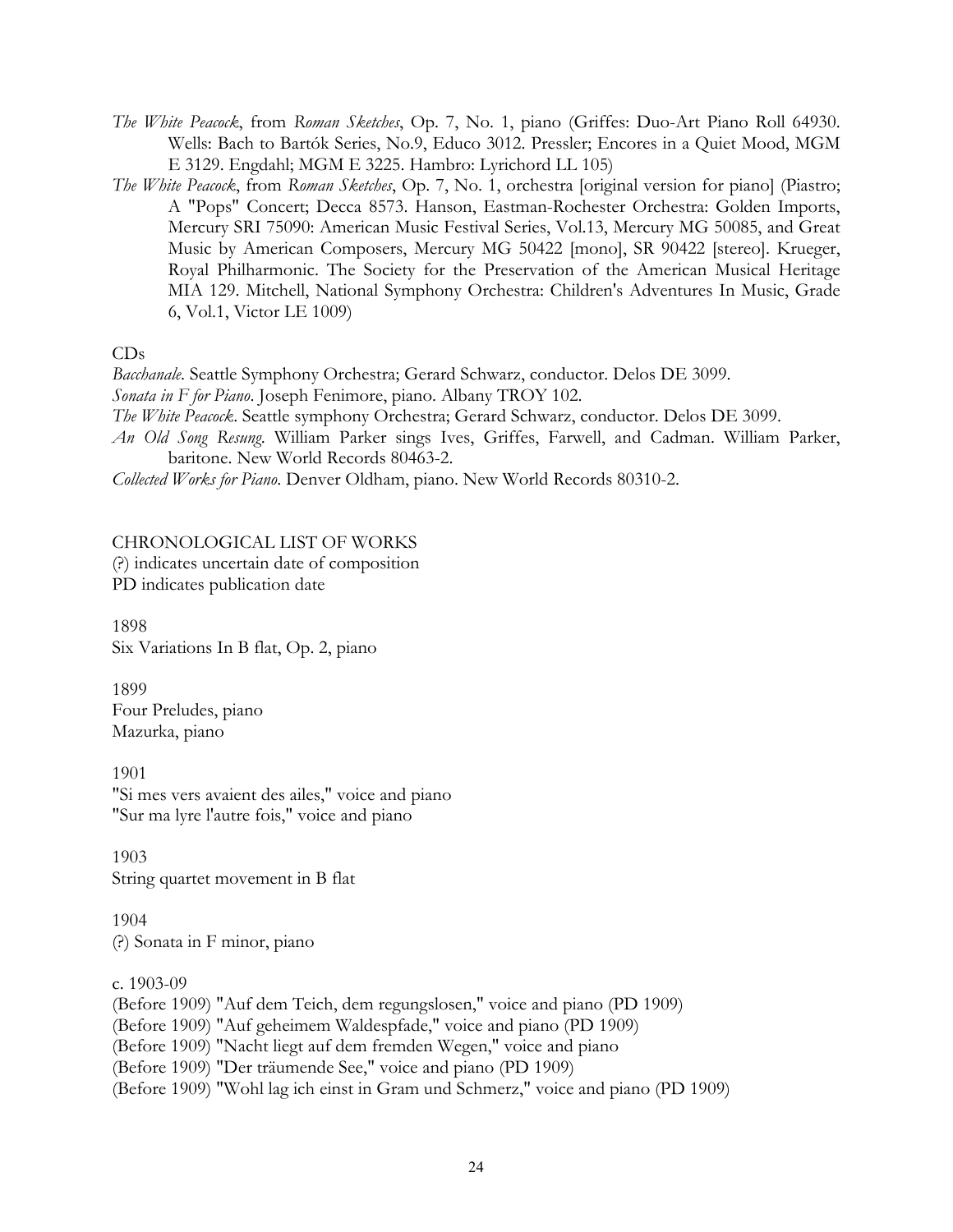c. 1903-11

- (?) "So halt' ich endlich dich umfangen," voice and piano (PD 1970)
- (?) "Das ist ein Brausen und Heulen," voice and piano
- (?) "Entflieh mit mir" voice and piano
- (?) "Es fiel ein Reif," voice and piano
- (?) "Auf ihrem Grab," voice and piano (PD 1941)
- (?) "Meeres Stille," voice and piano (PD 1970)
- (?) "Mir war als musste ich graben," voice and piano
- (?) "Gedicht von Heine," voice and piano
- (?) "Am Kreuzweg wird begraben," voice and piano (PD 1970)
- (?) "An den Wind," voice and piano (PD 1970)
- (?) "Wo ich bin, mich rings umdunkelt," voice and piano
- (?) "Des Muden Abendiled," voice and piano

(Before 1910) "Zwel Könige sassen auf Orkadahl," voice and piano (PD 1910)

(?) "Elfe," voice and piano (PD 1941)

(?) "Könnt' ich mit dir dort oben gehen," voice and piano (PD 1941)

### 1905

(?) Overture, orchestra

1906

Passionlied fünfstimmig (O Haupt voll Blut), chorus Lobe den Herren, chorus Dies ist der Tag, chorus

1907 Symphonische Phantasie, orchestra

1910

- (?) Sonata in D flat, one movement, piano
- (?) Chorale, organ

(?) Symphonische Phantasie, arranged for two pianos

(?) Barcarolle, from Offenbach's Contes d'Hoffmann, arranged for piano

### 1911

"The Water Lily," voice and piano (?) The Lake at Evening, from Three Tone-Pictures, Op. 5, No.1, piano (PD 1915) (Before 1912) "Evening Song," voice and piano (PD 1941) (Before 1912) "The First Snowfall," voice and piano (PD 1941) (Before 1912) "The Half-ring Moon," voice and piano (PD 1941) (?) Sonata in D flat, two movements, piano (?) Piano Piece in B flat (Before 1912) Overture to Humperdinck's Hansel and Gretel, arranged for two pianos (PD 1951)

1912

(?) "Phantoms," voice and piano "Nachlied," voice and piano "La Mer" (first version), from Four Impressions, voice and piano (PD 1970)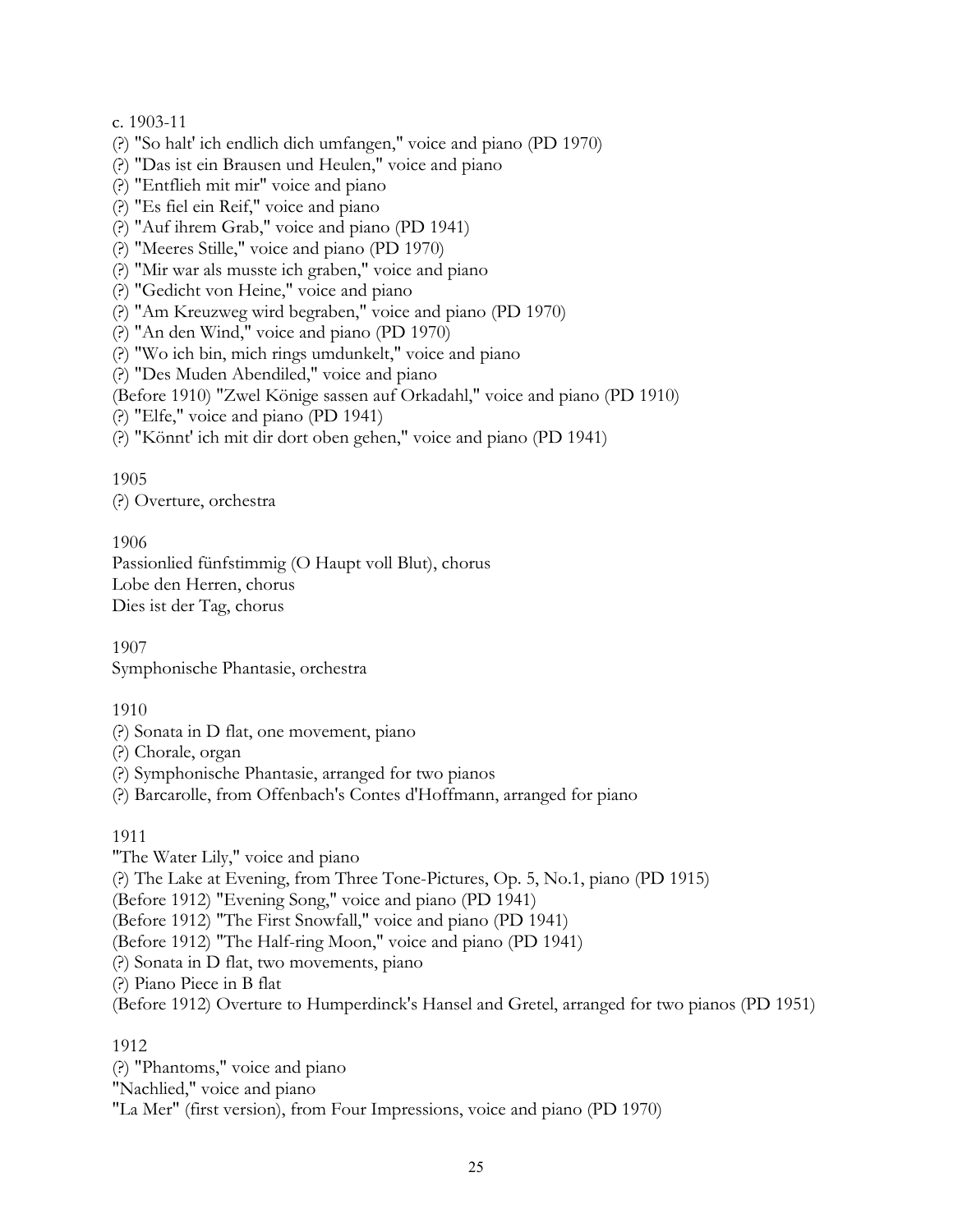"Pierrot," voice and piano

"La Fulte de la lune," from Tone Images, Op. 3, No. 1, voice and piano (PD 1915)

(?) "Symphony in Yellow," from Tone Images, Op. 3, No. 2, voice and piano (PD 1915)

(?) The Vale of Dreams, from Three Tone-Pictures, Op. 5, No. 2, piano (PD 1915)

(?) The Night Winds, from Three Tone-Pictures, Op. 5, No. 3, piano (PD 1915)

Barcarolle, from Fantasy Pieces, Op. 6, No. 1, piano (PD 1915)

(?) Sonata in F sharp minor, piano

The Pleasure-Dome of Kubla Khan, piano

1913

Scherzo, from Fantasy Pieces, Op. 8, No. 3, piano (PD 1915)

1914

"We'll to the Woods, and Gather May," from Tone Images, Op. 3, No. 3, voice and piano (PD 1915)

"Le Révenion," from Four Impressions, voice and piano (PD 1970)

"Two Birds Flew Into the Sunset Glow," voice and piano

(?) "This Book of Hours," from Two Rondels, Op. 4, No. 1, voice and piano (PD 1915)

(?) "Come, Love, Across the Sunlit Land," from Two Rondels, Op. 4, No. 2, voice and piano (PD 1915)

(?) Piano Piece in E Rhapsody in B minor, piano

## 1915

"Le Jardin," from Four Impressions, voice and piano (PD 1970)

"Impression du Matin," from Four Impressions, voice and piano (PD 1970)

"Les Ballons," voice and piano

Notturno, from Fantasy Pieces, Op. 6, No. 2, piano (PD 1915)

The White Peacock, from Roman Sketches, Op. 7, No. 1, piano (PD 1917)

De Profundis, piano

Legend, piano (PD 1972)

Piano Piece In D minor

The Lake at Evening, from Three Tone-Pictures, Op. 5, No. 1, arranged for woodwinds and harp The Vale of Dreams, from Three Tone-Pictures, Op. 5, No. 2, arranged for woodwinds and harp The Night Winds, from Three Tone-Pictures, Op. 5, No. 3, arranged for woodwinds and harp

1916

"La Mer" (second version), Four Impressions, voice and piano "Landscape," from Five Poems of the Ancient Far East,\* voice and piano (PD 1917) "The Old Temple Among the Mountains," from Five Poems of the Ancient Far East,\* Op. 10, No. 3, voice and piano (PD 1917) "Tears," from Five Poems of the Ancient Far East,\* Op. 10, No. 4, voice and piano (PD 1917) "In a Myrtle Shade," from Three Poems, Op. 9, No. 1, voice and piano (PD 1918) "Waikiki," Three Poems, Op. 9, No. 2, voice and piano (PD 1918) "Phantoms," (Giovannitti), from Three Poems, Op. 9, No. 3, voice and piano (PD 1918) "Song of the Dagger," voice and piano Nightfall, from Roman Sketches, Op. 7, No. 2, piano (PD 1917)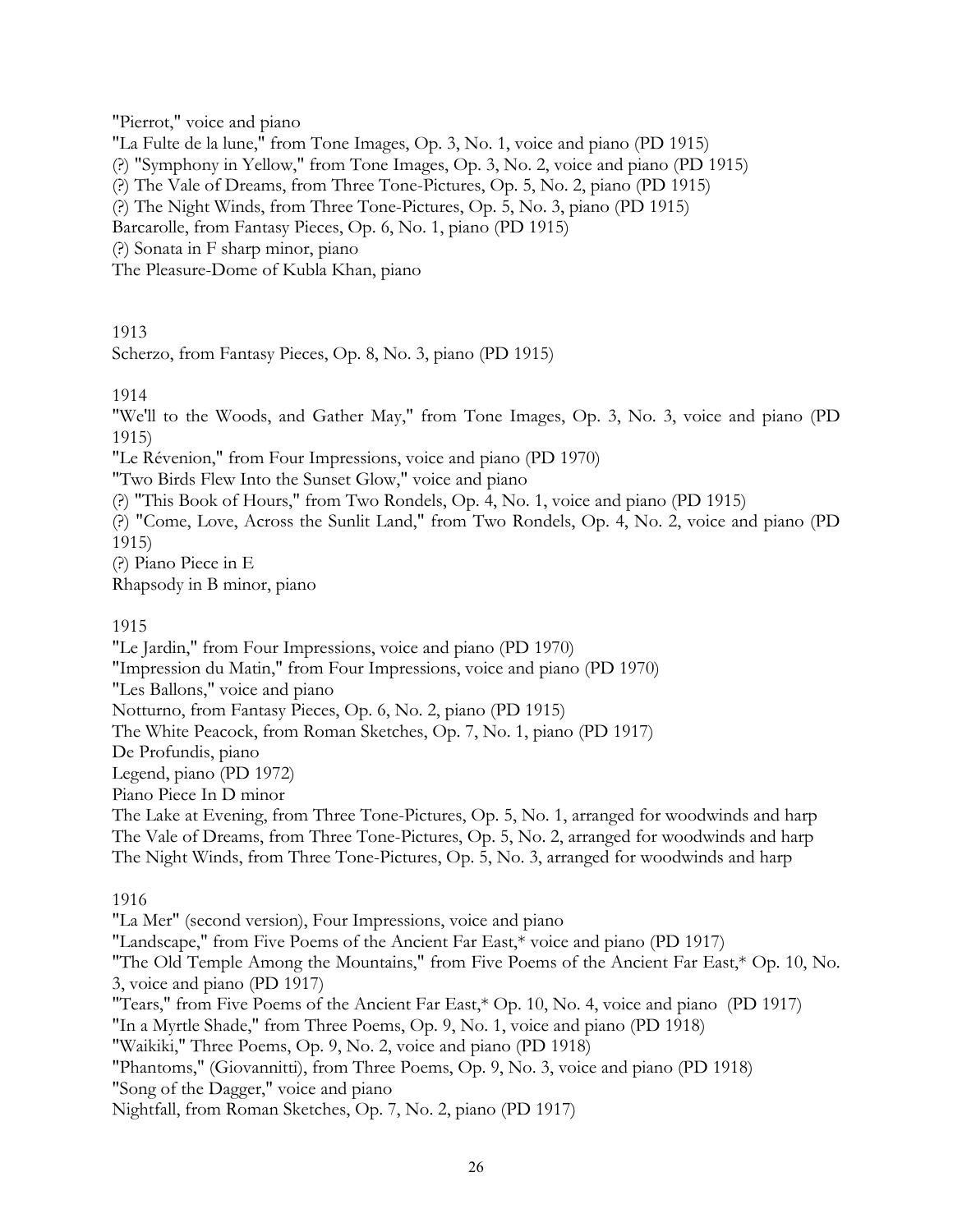The Fountain of the Acqua Paola, from Roman Sketches, Op. 7, No. 3, piano (PD 1117)

Clouds, from Roman Sketches, Op. 7, No. 4, piano (PD 1917)

(?) Dance In A minor, piano

The Kairn of Koridwen (dance drama), eight solo instruments

(?) Vivace (or Allegro assai quasi presto) string quartet

These Things Shall Be, chorus (PD 1917)

# 1917

"So-fei Gathering Flowers," from Five Poems of the Ancient Far East,\* Op. 10, No. 1, voice and piano (PD 1917)

"A Feast of Lanterns," from Five Poems of the Ancient Far East,\* Op. 10, No. 5, voice and piano (PD 1917)

"Sorrow of Mydath," from Two Poems by John Masefield, No. 2, voice and piano (PD 1920)

(?) "In the Harem," voice and piano

(?) "Djakoan," voice and piano

(?) "Kinanti," voice and piano

(?) "Hampelas," voice and piano

The Pleasure-Dome of Kubla Khan, Op. 8, orchestra

Sho-Jo (Japanese pantomime), chamber orchestra

(?) Allegro energico ma maestoso, string quartet

(?) Sakura-Sakura, arranged for chamber orchestra

(?) Komori Uta, chamber ensemble

(?) Noge No Yama, chamber ensemble

(?) A Trip to Syria, chamber orchestra

## 1918

"An Old Song Resung," from Two Poems by John Masefield, No. 1, voice and piano (PD 1920)

"The Lament of Ian the Proud," from Three Poems of Fiona Macleod, Op. 11, No. 1, voice and piano (PD 1918)

"Thy Dark Eyes to Mine," from Three Poems of Fiona Macleod, Op. 11, No. 2, voice and piano (PD 1918)

"The Rose of the Night," from Three Poems of Fiona Macleod, Op. 11, No. 3, voice and piano (PD 1918)

Piano Sonata (PD 1921)

Poem for Flute and Orchestra (PD 1922)

(?) Notturno für orchester

(?) "The Lament of Ian the Proud," from Three Poems of Fiona Macleod, Op. 11, No. 1, arranged for voice and orchestra

"Thy Dark Eyes to Mine," from Three Poems of Fiona Macleod, Op. 11, No. 2, arranged for voice and orchestra

"The Rose of the Night," from Three Poems of Fiona Macleod, Op. 11, No. 3, arranged for voice and orchestra

(Arthur Tomlinson, pseud.) Six Short Pieces, piano (PD 1918)

(Arthur Tomlinson, pseud.) Six Patriotic Songs, piano (PD 1918)

(Arthur Tomlinson, pseud.) Six Bugle-Call Pieces, piano (PD 1918)

## 1919

Three Preludes for Piano (PD 1967)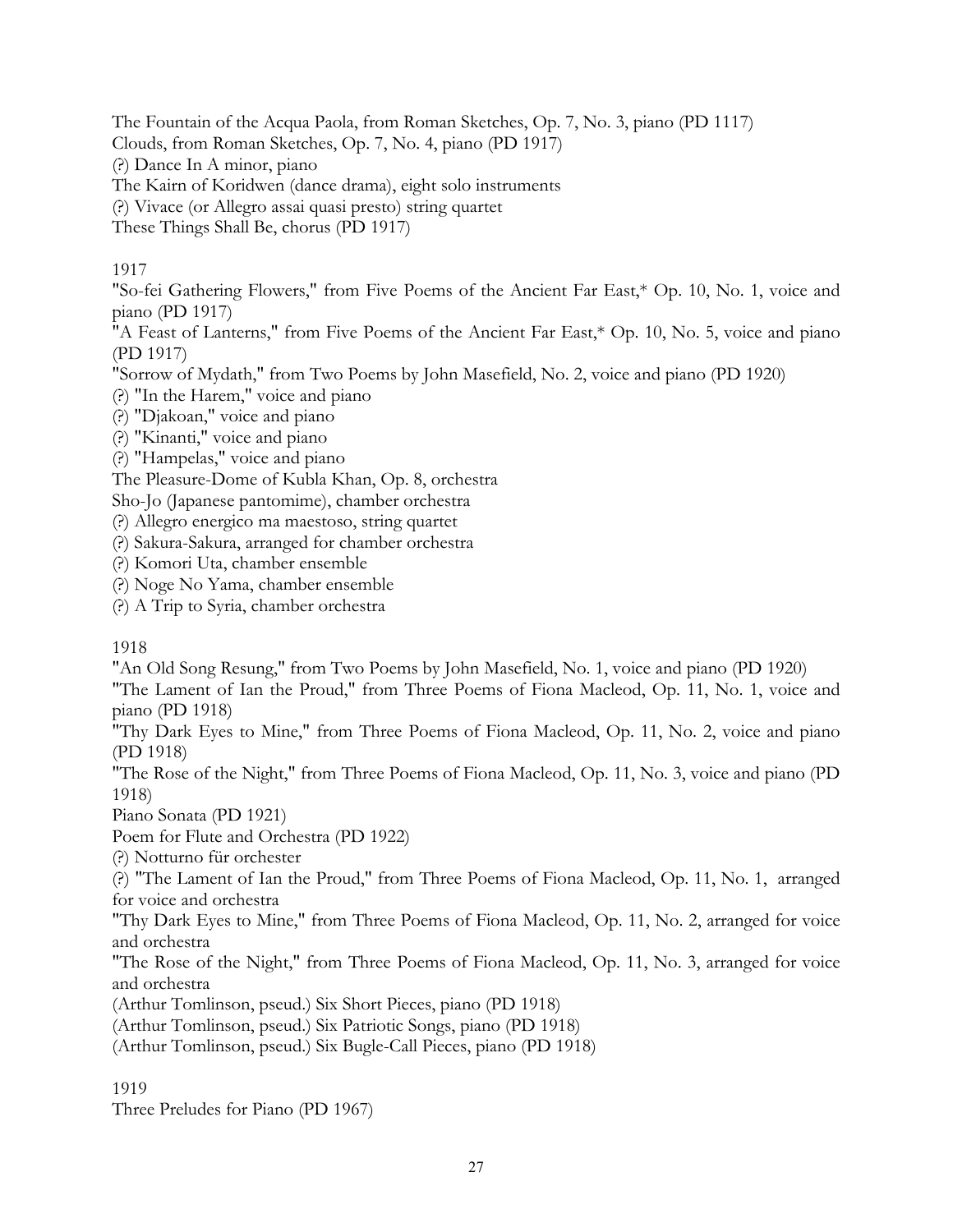Salut au monde (festival drama), chamber orchestra

Two Sketches for String Quartet Based on Indian Themes, (I 1918, II 1919) (PD 1922)

(?) The Lake at Evening, from Three Tone-Pictures, Op. 5, No. 1, arranged for double quintet and piano

(?) The Vale of Dreams from Three Tone-Pictures, Op. 5, No. 2, arranged for double quintet and piano

(?) The Night Winds, from Three Tone-Pictures, Op. 5, No. 3, arranged for double quintet and piano

(?) The White Peacock, from Roman Sketches, Op. 7, No. 1, arranged for orchestra

(?) Clouds, from Roman Sketches, Op. 7, No. 4, arranged for orchestra

(?) Bacchanale (Piano Scherzo), from Fantasy Pieces, Op. 6, No. 3, arranged for orchestra

(?) Nocturne (second movement of Piano Sonata), arranged for orchestra

(?) (Arthur Tomlinson, pseud.) Six Familiar Songs, piano (PD 1920)

(?) (Arthur Tomlinson, pseud.) Six Pieces for Treble Clef, piano (PD 1920)

\*The newer edition is entitled Five Poems of Ancient China and Japan

### AMERICA AND EUROPE, 1870-1920: CULTURE AND POLITICS

- 1870 C. C. Langdell, Dean of Harvard Law School, introduced case method of law study, a significant departure from European practice.
- 1872 James McNeill Whistler created a unique style of portraiture, epitomized in 'The Artist's Mother.'
- 1884 Mark Twain's 'Huckleberry Finn' depicted American life in a truly 'American' way.
- 1885 American Economic Association founded by Richard T. Ely, John R. Commons, E. R. A. Seligman, and others who had studied in Germany, who believed that government could and should intervene in society's economic life and tamper with so-called "natural laws" if this would improve social well-being.
- 1892 February 29, Anglo-American arbitration treaty settled dispute between the United States and Canada.
- 1893 In 'Significance of the Frontier in American History' Frederick Jackson Turner attempted to explain unique aspects of our democracy as arising from the existence of the frontier.
- 1893 Chicago Columbian Exposition showed influence of classical culture on American architecture, although Louis Sullivan's Transportation Building stood out as a masterpiece of modern functional architecture.
- 1893-95 Antonin Dvorák directed American Conservatory in New York. His 'New World Symphony' was premiered at Carnegie Hall in 1893.
- 1894 Hamlin Garland's book 'Crumbling Idols' advocated renunciation of Eastern culture and its Old World ideals in favor of "local color," an emphasis on regional variations in American life.
- 1896 January 4-October 3 1899 U.S. arbitrated boundary dispute between Venezuela and Great Britain over British Guiana.
- 1899 Thorstein Veblen's book 'Theory of the Leisure Class' attacked American materialism.
- 1899 May 18 July 29 United Stated delegates attended First Hague Conference on disarmament and arbitration of international disputes, at which Permanent Court of International Arbitration was formed.
- 1900 February 5 Hay-Paunceforte Treaty. Britain allowed the United States to build an isthmian canal.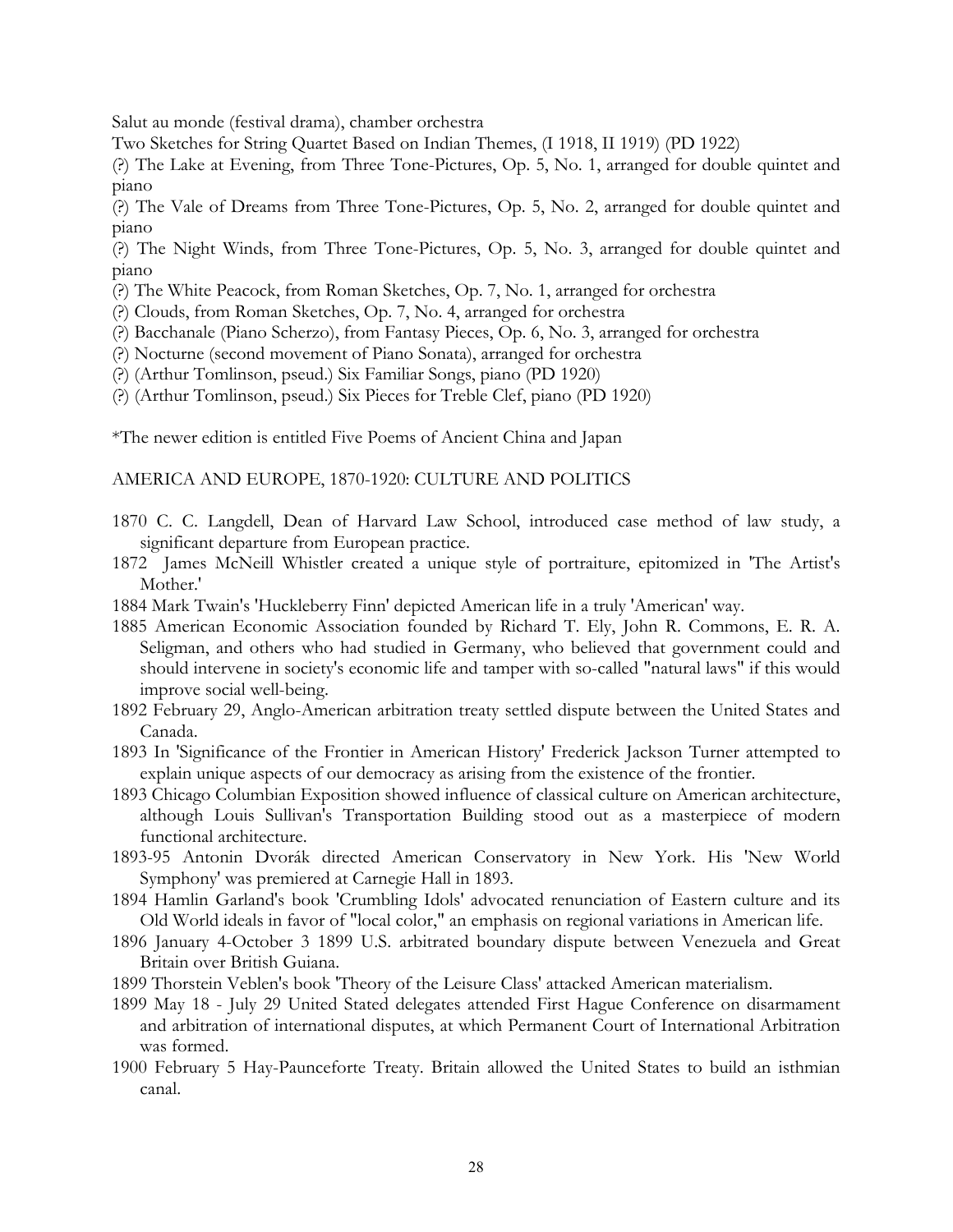- 1901 November 18 By Second Hay-Paunceforte Treaty, Britain agreed that the United States could fortify canal across Isthmus of Panama.
- 1903 January 24 United States and Great Britain agreed to arbitrate differences over boundary of Alaska goldfields. The decision favored United States.
- 1904 Veblen's 'Theory of Business Enterprise' challenged traditional economic theory urging that, in society's best interest, technicians and engineers take control of the economy and supervise production and distribution of goods.
- 1905 June 8 President Roosevelt formally took on mediation of Russo-Japanese war.
- 1906 President Roosevelt received Nobel Peace Prize for role in mediating Russo-Japanese war.
- 1906 Frank Lloyd Wright built Unity Temple in Oak Park, Illinois, revolutionizing church architecture.
- 1907 William James' 'Pragmatism' expounded what has come to be regarded as a peculiarly "American" philosophy-that ideas and institutions may be judged "right" or "wrong" on the basis of their viability or improvement of social well-being.
- 1907 June-October Second Hague Peace Conference attended by U.S., which unsuccessfully promoted the creation of a world court.
- 1907-1911 Gustav Mahler conductor of the New York Philharmonic.
- 1908 Ash Can School of realistic artists such as Robert Henri exhibited their paintings at the Macbeth Galleries in New York.
- 1910 Hague Court arbitrated United States-Canadian disagreement over Newfoundland fisheries.
- 1913 New York Armory show, an exhibition of avant-garde European and American art, marked beginning of modern art in U.S.
- 1913 Charles A. Beard's 'Economic Interpretation of the Constitution' demonstrated influence of German economic and legal theories in its contention that the Constitution was an "economic" document designed to profit certain economic interests at others' expense.
- 1913 Secretary of State William Jennings Bryan negotiated "cooling off" treaties with thirty nations, providing for one-year waiting period before nations could engage in hostilities.
- 1914 Senate, following British protest and an appeal from President Wilson, repealed tolls exemption of United States ships on Panama Canal.
- 1916 December 18 Wilson sent peace note to warring powers (WWI had begun in 1914) asking them to state their war aims as prelude to negotiations.
- 1917 January 22 Wilson proposed a "peace without victory" in a message to Congress in which he advocated a world organization to preserve peace.
- 1917 April 6 United States declared war on Germany, although it became an "Associated Power" rather than one of the "Allies" in World War I, maintaining a separate army.
- 1918 January 8 In his Fourteen Points, President Wilson upheld idealistic war aims and a "general association of nations" to keep peace after the war.
- 1918 Anti-German hysteria in United States. German language and literature forbidden in schools and universities, German music banned, pacifists and German sympathizers (even German conductor Karl Muck) arrested, opponents of war imprisoned under Espionage Act (June 15, 1917) and Sedition Act (May 16, 1918), and socialists subjected to persecution.
- 1919 January-July President Wilson attended Versailles Peace Conference, where his League of Nations plan was adopted.
- 1919 November 19 Senate defeated ratification of Versailles Treaty, which would have made United States a member of League of Nations.
- 1920 March 19 Senate again rejected Versailles Treaty, but seven votes would have changed the outcome.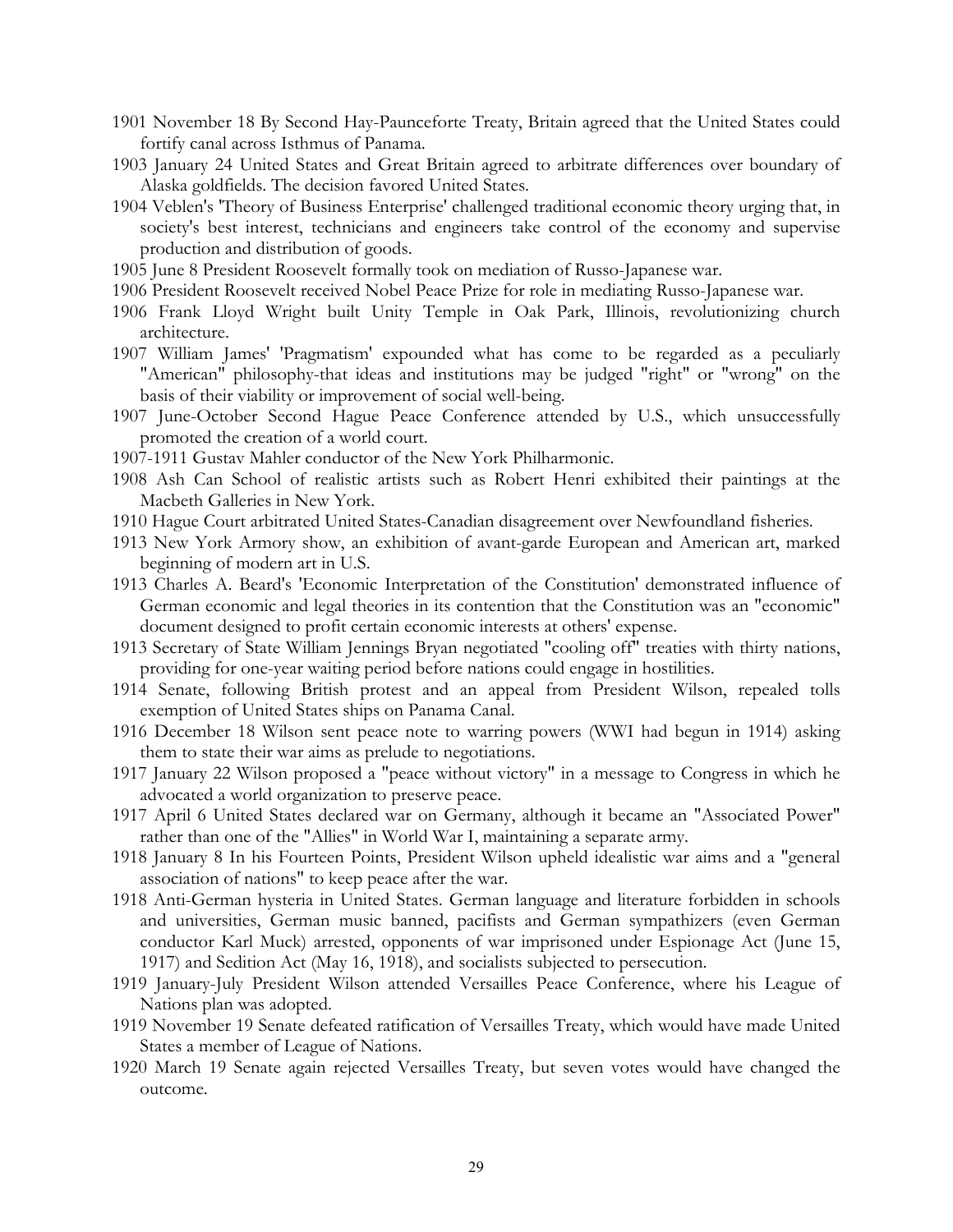Bailey, Thomas A. *Woodrow Wilson and the Great Betrayal*. New York: Macmillan, 1945.

- --. *Woodrow Wilson and the Lost Peace*. New York: Macmillan, 1944.
- Bartlett. Ruhl J. *The League to Enforce Peace*. Chapel Hill: University of North Carolina, 1944.
- Commager, Henry Steele. *The American Mind: An Interpretation of American Thought and Character Since the 1880s*. New Haven: Yale University, 1971.
- Davidson. Marshall B. *American Heritage History of the Artist's America*. New York: American Heritage, 1973.
- --. *American Heritage History of the Writer's America*. New York: American Heritage, 1973.
- Fleming, Denna F. *The United States and the League of Nations, 1918-1920*. New York: Putnam, 1932.
- --. *United States and the World Court*. Garden City, New York: Doubleday, 1945.
- --. *United States and World Organization, 1920-1933*. New York: Columbia University, 1938.
- Higham, John. *Strangers in the Land: Patterns of American Nativism*, 1860-1925. New Brunswick, N.J.: Rutgers University, 1955.
- Jones, Howard Mumford. *The Age of Energy: Varieties of American Experience, 1865-1915*. New York: Viking, 1971.
- Kazin, Alfred. *On Native Grounds: An Interpretation of Modern American Prose Literature*. New York: Harcourt, Brace & World, 1942.
- Kuehl, Warren F. *Seeking World Order: The United States and international Organization to 1920*. Nashville, Tenn.: Vanderbilt University, 1960.
- Link, Arthur S. *Wilson the Diplomatist: A Look at his Major Foreign Policies*. Baltimore: Johns Hopkins, 1957.
- Lodge, Henry Cabot. *The Senate and the League of Nations*. New York: Scribner, 1925.
- May, Henry F. *The End of American Innocence: A Study of the First Years of our own Time. 1912-1917*. New York: Knopf, 1959.
- Morgan, H. Wayne. *Unity and Culture: The United States, 1877-1900*. London: Penguin, 1971.
- Smith, Daniel M. *The Great Departure: The United States and World War I, 1914-1920*. New York: Wiley, 1956.

#### CHARLES TOMLINSON GRIFFES

THREE POEMS OF FIONA MACLEOD, OP. 11 • FOUR GERMAN SONGS • FOUR IMPRESSIONS • SONG OF THE DAGGER • THE PLEASURE-DOME OF KUBLA KHAN, OP. 8 • THREE TONE-PICTURES, OP. 5

The Boston Symphony Orchestra, Seiji Ozawa, conductor • Phyllis Bryn-Julson, soprano Sherrill Milnes, baritone • Olivia Stapp, mezzo-soprano

The Boston Symphony Orchestra and Seiji Ozawa appear courtesy Deutsche Grammophon • Sherrill Milnes courtesy RCA Records and Tapes

Diane Richardson, piano; Jon Spong, piano; New World Chamber Ensemble-Gilbert Kalish, piano; Felix Galimir and Isidore Cohen, violin; John Graham, viola; Timothy Eddy, cello; Alvin Brehm, bass; Thomas Nyfenger, flute; Ronald Roseman, oboe; David Glazer, clarinet; William Purvis, french horn; Donald MacCourt, bassoon

"An den Wind" (publ. C. F. Peters)

Sherrill Milnes, baritone, Jon Spong, piano • 1:39

"Am Kreuzweg wird begraben" (publ. C. F. Peters)

Sherrill Milnes, baritone, Jon Spong, piano • 1:29

"Meeres Stille" (publ. C. F. Peters)

Sherrill Milnes, baritone, Jon Spong, piano • 1:40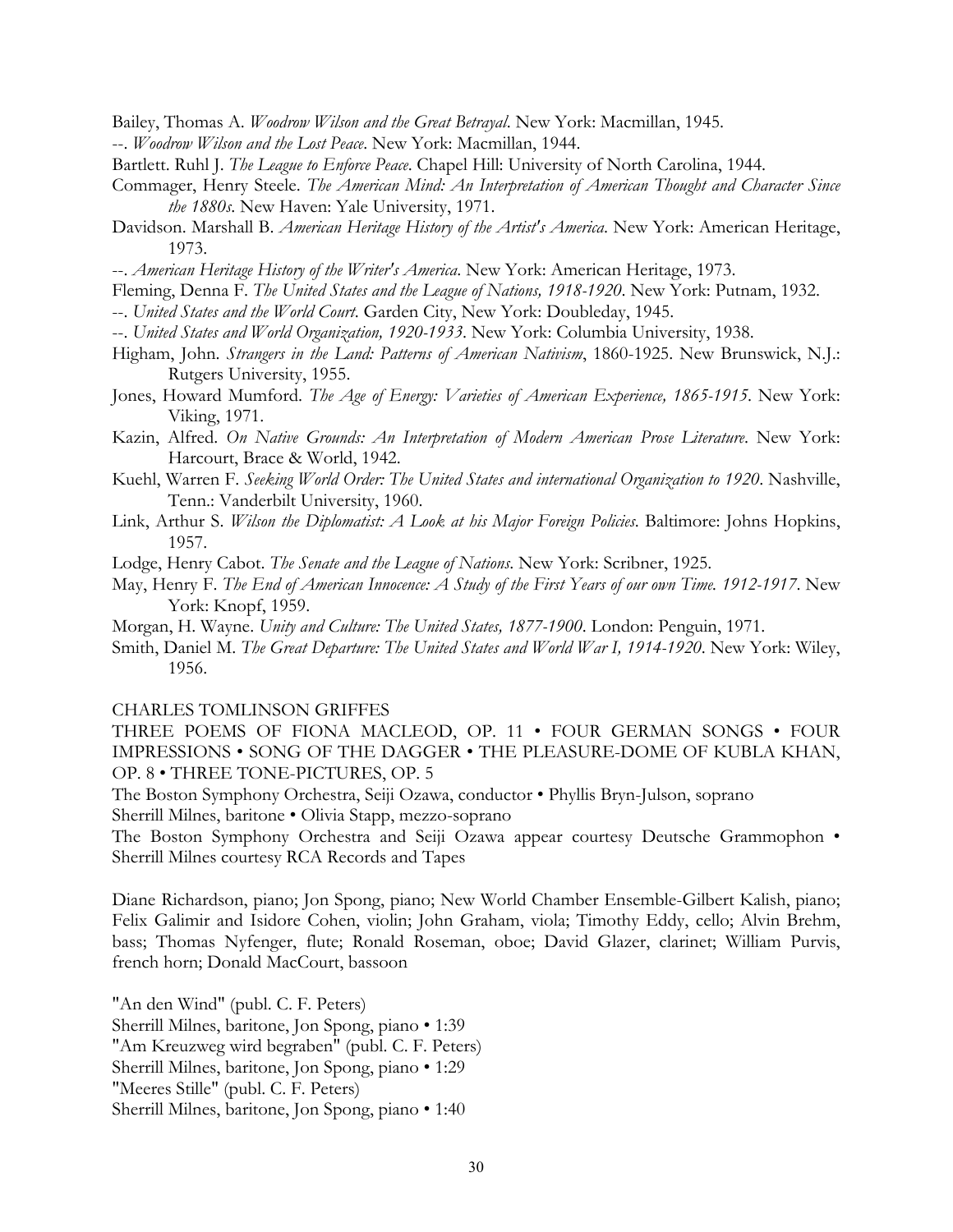"Auf geheimem Waldespfade" (publ. Schirmer) Sherrill Milnes, baritone, Jon Spong, piano • 2:01 *Four Impressions* (publ. C. F. Peters) Olivia Stapp, mezzo-soprano, Diane Richardson, piano "Le Jardin" • 2:20 "Impression du Matin" • 3:07 "La Mer" • 2:26 "Le Réveillon" • 2:56 *Song of the Dagger* (unpublished: (c) A. Marguerite Griffes) Sherrill Milnes, baritone, Jon Spong, piano • 4:38 *The Pleasure-Dome of Kubla Khan* (publ. Schirmer) The Boston Symphony Orchestra, Seiji Ozawa, conductor • 10:32 *Three Poems of Fiona MacLeod*, Op. 11 (publ. Schirmer) Phyllis Bryn-Julson, soprano, The Boston Symphony Orchestra, Seiji Ozawa, conductor "The Lament of Ian the Proud" • 4:17 "Thy Dark Eyes to Mine" • 2:57 "The Rose of the Night" • 4:07 *Three Tone-Pictures*, Op. 5: *The Lake at Evening*; *The Vale of Dreams*; *The Night Winds* (publ. Schirmer) New World Chamber Ensemble • 9:13

THE BOSTON SYMPHONY ORCHESTRA, founded in 1881, has numbered among its permanent conductors the leading figures of the musical world, among them Nikisch, Muck, Monteux, Koussevitzky, Munch, Leinsdorf, Steinberg, and Ozawa. Throughout its history the orchestra has championed contemporary music; Koussevitzky paid particular attention to American music, a cause espoused with equal enthusiasm by Leinsdorf and Ozawa.

SEIJI OZAWA, thirteenth Music Director of the Boston Symphony, assumed his duties with the orchestra in the fall of 1973. Mr. Ozawa was born in Manchuria. He came to international attention when he won first prize at the conductors' competition at Besançon. In 1970 he became Artistic Director of the orchestra's Berkshire Festival. Ozawa has been Music Director of the Ravinia Festival, the Toronto Symphony, and the San Francisco Symphony. He has also been guest conductor of major American, European, and Japanese orchestras.

PHYLLIS BRYN-JULSON is celebrated for her interpretations of twentieth-century music. She was associated for several years with the Berkshire Music Center at Tanglewood, where she received several major awards. She has sung with leading orchestras throughout this country, among them the Boston Symphony, the New York Philharmonic, and the San Francisco Symphony.

SHERRILL MILNES is famous throughout the world both on the opera and recital stages. He has sung starring roles with all the major opera companies in Europe and the Western Hemisphere. His operatic repertory ranges from Mozart and bel canto roles in the operas of Bellini to such contemporary works s Marvin David Levy's Mourning Becomes Electra. Mr. Milnes has made numerous recital discs and recordings of complete operas for RCA Victor and London/Decca.

OLIVIA STAPP made her debut with the New York City Opera in 1972 in the title role of Carmen. Since then she has taken leading roles with the company in a repertory ranging from Mozart and Donizetti to Strauss and Stravinsky. In the 1975-l976 season she made her European debut in four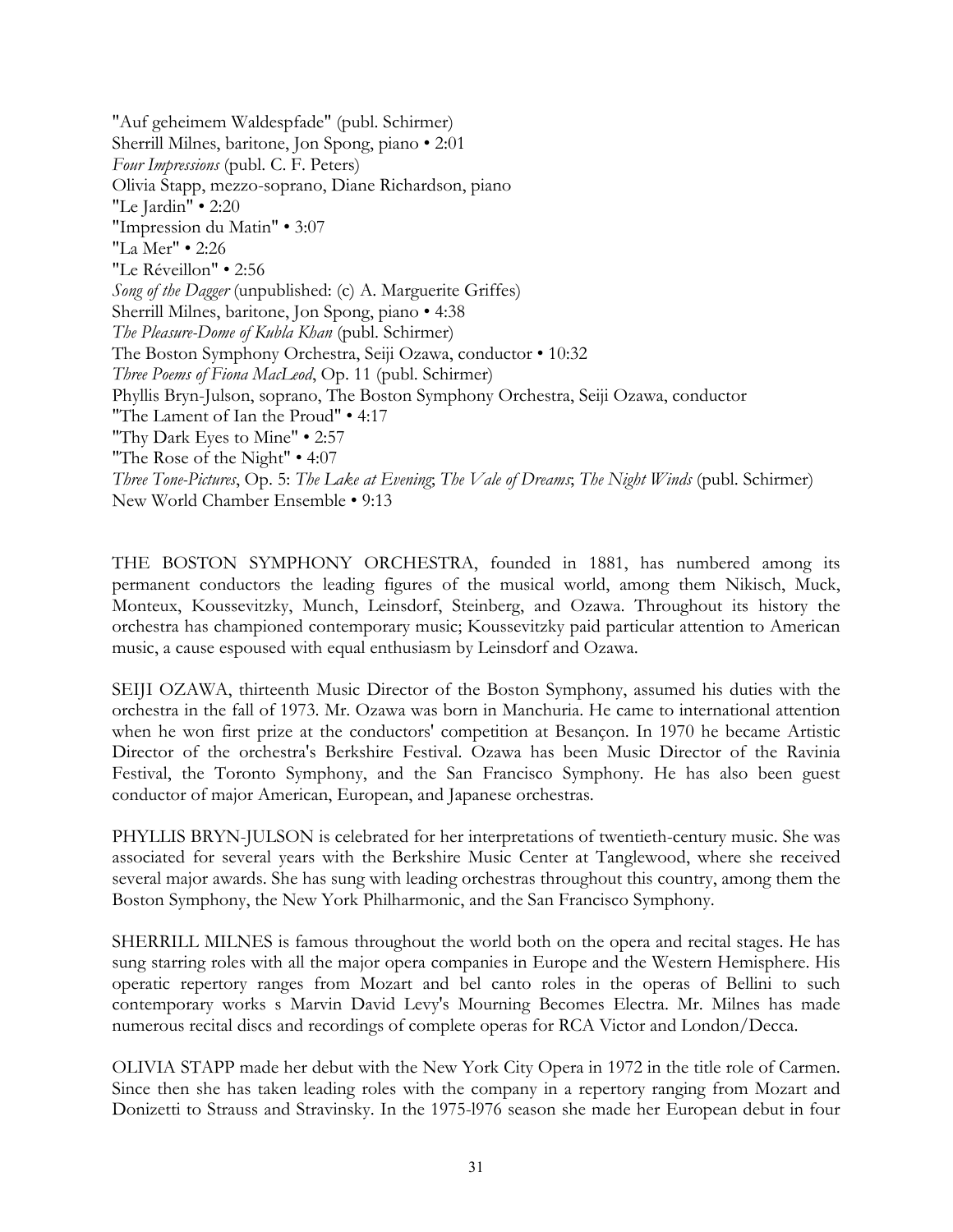of Italy's best-known opera houses. Miss Stapp has also sung with major orchestras throughout the United States, and is much in demand as a recitalist.

Producer. Andrew Raeburn Recording engineers: Frank Laico, Wil Morton Mixing engineers: Arthur Kendy, John Guerriere Recorded at Columbia Recording Studios, 30th Street. New York, and Symphony Hall, Boston Researcher: Donna K. Anderson

Cover art: Arthur F. Mathews. 'Mandarin Robe." Oil on canvas. The Oakland Museum Cover design: Michael Sonino Historical chart and bibliography compiled by Arthur E. Scherr Library of Congress Card No. 75-751.059 1976 ©1976 Recorded Anthology of American Music, Inc.

### FOR NEW WORLD RECORDS:

Herman E. Krawitz, President; Paul Marotta, Managing Director; Paul M. Tai, Director of Artists and Repertory; Lisa Kahlden, Director of Information Technology; Virginia Hayward, Administrative Associate; Mojisola Oké, Bookkeeper; Ben Schmich, Production Associate.

### EDITORIAL COMMITEE

DON ROBERTS-Chairman: Music Librarian, North-western University; President, Association of Recorded Sound Collections; MILTON BABBITT: Composer; Conant Professor of Music, Princeton University; DAVID BAKER: Composer; Professor of Music; Director, Institute of Jazz Studies, Indiana University; NEELY BRUCE: Choral Director & Associate Professor of Music, Wesleyan University; RICHARD CRAWFORD: Musicologist; Professor of Music, University of Michigan; ROSS LEE FINNEY; Composer; Professor Emeritus, University of Michigan; RICHARD FRANKO GOLDMAN: Conductor; Composer; President, Peabody Conservatory of Music; DAVID HAMILTON: Music Critic, "The Nation"; H. WILEY HITCHCOCK; Professor of Music, Brooklyn College, CUNY; Director, Institute for Studies in American Music; CYNTHIA HOOVER: Curator, Division of Musical Instruments, Smithsonian Institution; HERMAN E. KRAWIYZ: Professor (Adjunct), School of Drama, Yale University; GUNTHER SCHULLER Composer; Conductor; President, New England Conservatory of Music; MIKE SEEGER: Performer; Teacher; Collector of Traditional Mountain Music; MICHAEL STEINBERG: Music Critic, "The Boston Globe"; WARREN SUSMAN; Historian; Chairman, Department of History, Rutgers University; and ELIZABETH A. OSTROW: Coordinator, Editorial Committee

RECORDED ANTHOLOGY OF AMERICAN MUSIC, INC., BOARD OF TRUSTEES: David Hamilton, Treasurer; Milton Babbitt; Emanuel Gerard; Adolph Green; Rita Hauser; Herman E. Krawitz; Arthur Moorhead; Elizabeth Ostrow; Don Roberts; Patrick Smith; Frank Stanton.

Francis Goelet (1926-1998), Chairman

# **THESE RECORDINGS WERE MADE POSSIBLE THROUGH A GRANT FROM THE ROCKEFELLER FOUNDATION**

# **NO PART OF THIS RECORDING MAY BE COPIED OR REPRODUCED WITHOUT WRITTEN PERMISSION OF R.A.A.M., INC.**